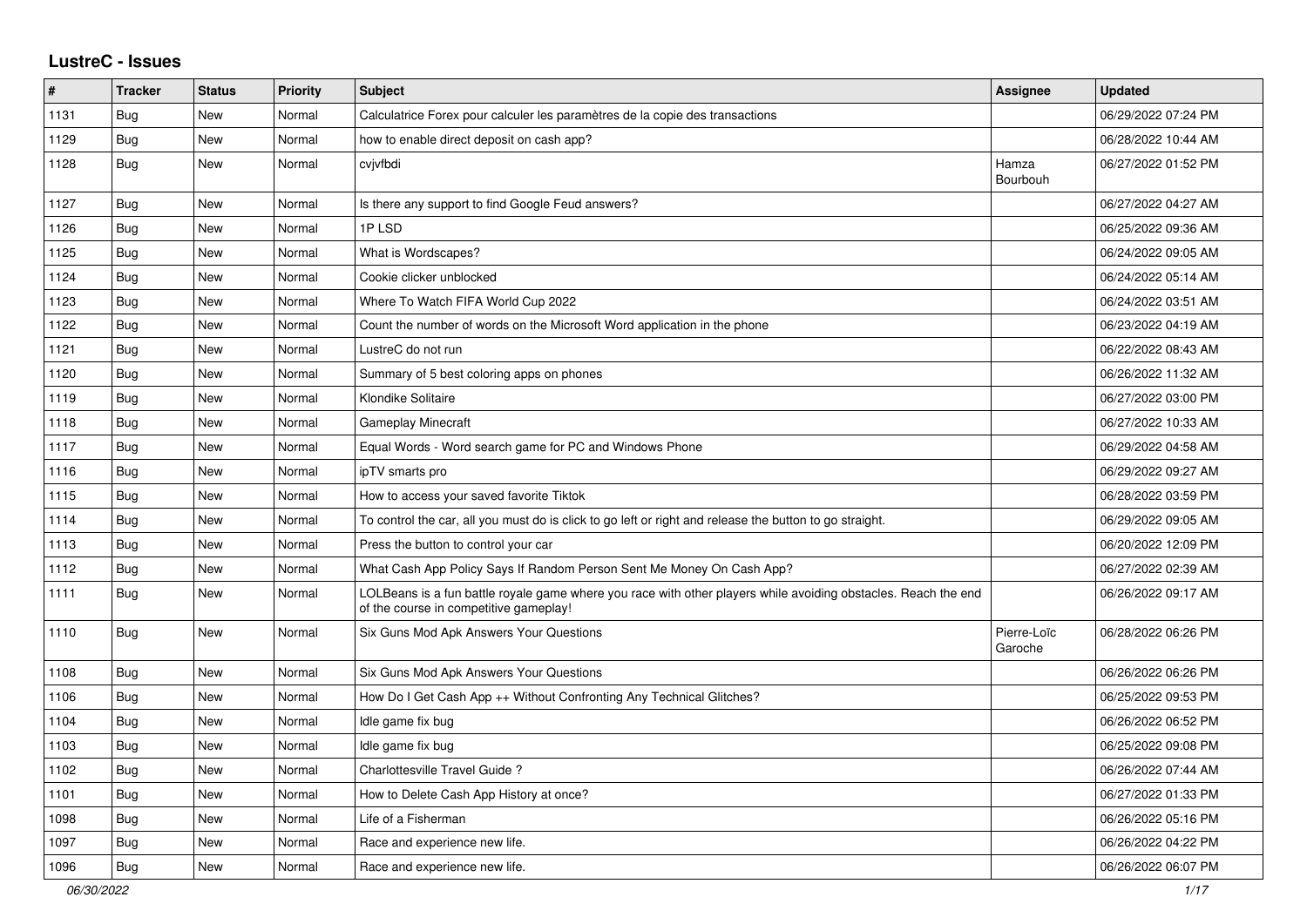| #    | <b>Tracker</b> | <b>Status</b> | <b>Priority</b> | Subject                                                     | Assignee               | <b>Updated</b>      |
|------|----------------|---------------|-----------------|-------------------------------------------------------------|------------------------|---------------------|
| 1094 | Bug            | New           | Normal          | What time does direct deposit hit Cash App?                 |                        | 06/14/2022 03:27 PM |
| 1093 | <b>Bug</b>     | New           | Normal          | Uniswap Exchange                                            | Christophe<br>Garion   | 06/14/2022 11:55 AM |
| 1092 | <b>Bug</b>     | <b>New</b>    | Normal          | Ellison Estate Vineyard                                     |                        | 06/20/2022 12:03 PM |
| 1091 | Bug            | New           | Normal          | Find family fun indoors and outdoors in the Jungfrau Region |                        | 06/14/2022 09:33 AM |
| 1090 | <b>Bug</b>     | New           | Normal          | Pay Someone To Do My Assignment                             |                        | 06/11/2022 03:15 PM |
| 1089 | <b>Bug</b>     | New           | Normal          | Pay Someone To Do My Assignment                             |                        | 06/15/2022 04:44 AM |
| 1088 | Bug            | New           | Normal          | Health And Fitness Tips 2022                                | Pierre-Loïc<br>Garoche | 06/20/2022 06:42 AM |
| 1087 | <b>Bug</b>     | <b>New</b>    | Normal          | How do new writers start out?                               |                        | 06/29/2022 10:43 AM |
| 1084 | <b>Bug</b>     | New           | Normal          | <b>Trippie Redd</b>                                         |                        | 06/11/2022 09:05 AM |
| 1083 | <b>Bug</b>     | New           | Normal          | coin base review                                            |                        | 06/11/2022 09:13 AM |
| 1082 | Bug            | New           | Normal          | Reset chime bank password without phone number              |                        | 06/15/2022 11:56 AM |
| 1080 | <b>Bug</b>     | <b>New</b>    | Normal          | How to use Math Wallet   Nexo wallet   CoinTiger Exchange   |                        | 06/15/2022 11:56 AM |
| 1079 | <b>Bug</b>     | <b>New</b>    | Normal          | How to get cheap psychology assignment?                     |                        | 06/15/2022 06:00 AM |
| 1078 | <b>Bug</b>     | New           | Normal          | What Bank Is Cash App On Plaid? Find Clarity And Assistance |                        | 06/15/2022 11:56 AM |
| 1077 | <b>Bug</b>     | <b>New</b>    | Normal          | Les excellentes façons d'utiliser ces images                |                        | 06/29/2022 12:54 PM |
| 1076 | Bug            | <b>New</b>    | Normal          | DedicatedHosting4u                                          |                        | 06/11/2022 09:15 AM |
| 1074 | Bug            | <b>New</b>    | Normal          | Dissertation writing help at economical rates!              | Christophe<br>Garion   | 06/06/2022 04:48 PM |
| 1073 | Bug            | <b>New</b>    | Normal          | Cricut Design Space                                         |                        | 06/07/2022 09:34 PM |
| 1072 | <b>Bug</b>     | <b>New</b>    | Normal          | ij.start canon                                              |                        | 06/21/2022 06:56 PM |
| 1071 | <b>Bug</b>     | <b>New</b>    | Normal          | Cinema HD Review - Cinemahdv2.net                           |                        | 06/21/2022 06:54 PM |
| 1069 | Bug            | New           | Normal          | how to get cash app support phone number 24*7 available     |                        | 06/29/2022 05:37 PM |
| 1068 | <b>Bug</b>     | <b>New</b>    | Normal          | 123.hp.com/laserjet                                         |                        | 05/31/2022 12:22 PM |
| 1067 | <b>Bug</b>     | <b>New</b>    | Normal          | Cricut.com/setup                                            |                        | 05/31/2022 12:19 PM |
| 1065 | <b>Bug</b>     | New           | Normal          | The top foreign language training game in 2022              |                        | 06/07/2022 04:05 AM |
| 1064 | <b>Bug</b>     | New           | Normal          | How to delete Cash App history?                             | Pierre-Loïc<br>Garoche | 06/11/2022 10:29 AM |
| 1063 | <b>Bug</b>     | New           | Normal          | 123.hp.com/laserjet                                         |                        | 05/28/2022 12:27 PM |
| 1062 | <b>Bug</b>     | New           | Normal          | Cricut.com/setup                                            |                        | 05/28/2022 12:26 PM |
| 1061 | <b>Bug</b>     | New           | Normal          | Cricut.com/setup                                            |                        | 05/28/2022 12:24 PM |
| 1060 | <b>Bug</b>     | New           | Normal          | How to Use Panda Helper to Speed Up Your iOS                |                        | 05/28/2022 09:12 AM |
| 1059 | <b>Bug</b>     | New           | Normal          | 123.hp.com/laserjet                                         |                        | 05/28/2022 08:29 AM |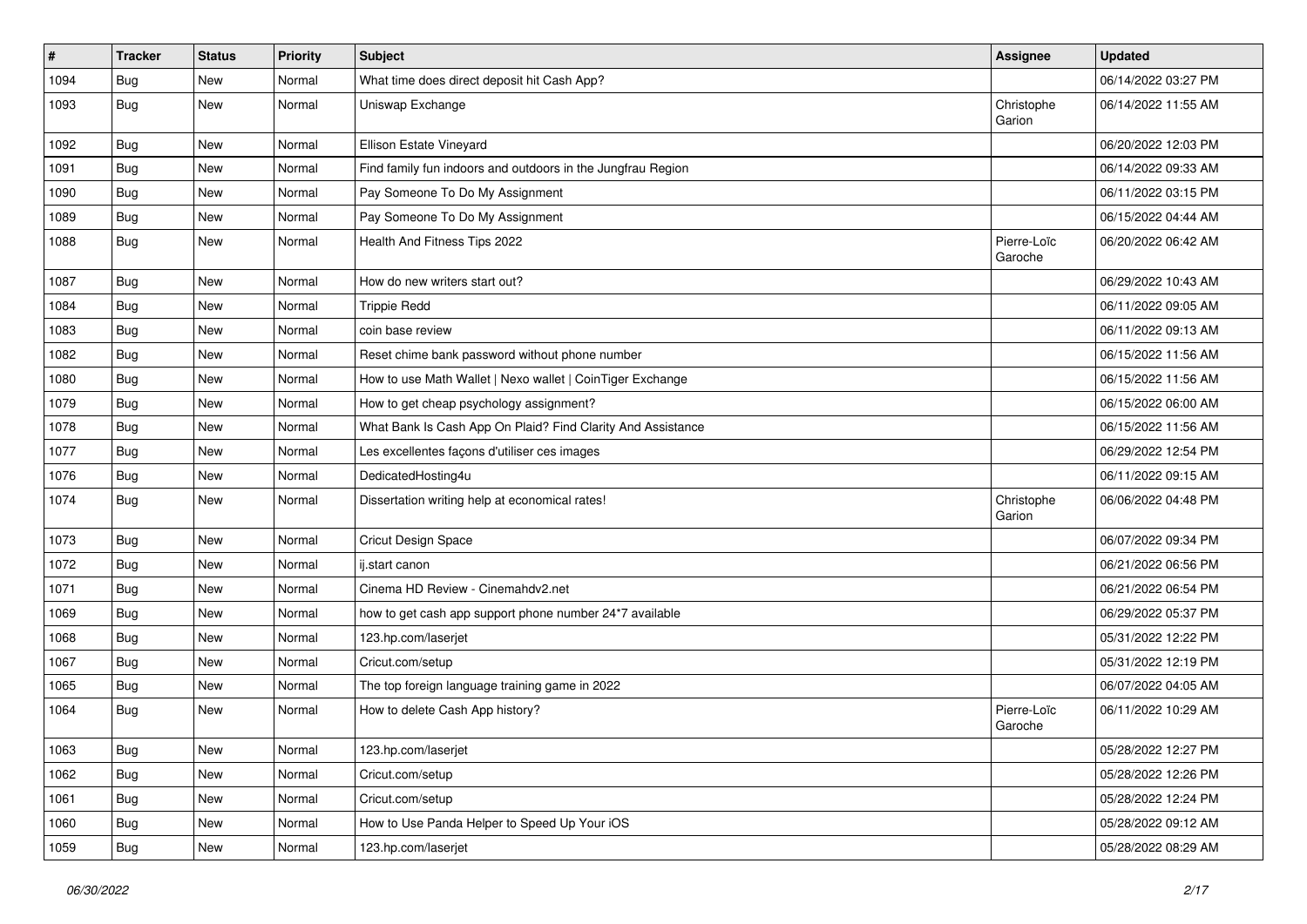| $\vert$ # | <b>Tracker</b> | <b>Status</b> | <b>Priority</b> | <b>Subject</b>                                                           | Assignee               | <b>Updated</b>      |
|-----------|----------------|---------------|-----------------|--------------------------------------------------------------------------|------------------------|---------------------|
| 1058      | <b>Bug</b>     | New           | Normal          | Cricut.com/setup                                                         |                        | 05/28/2022 08:28 AM |
| 1057      | <b>Bug</b>     | <b>New</b>    | Normal          | <b>CCPlay Education Edition APK</b>                                      |                        | 06/07/2022 04:07 AM |
| 1055      | Bug            | <b>New</b>    | Normal          | seo apk                                                                  | Pierre-Loïc<br>Garoche | 05/27/2022 06:23 AM |
| 1054      | <b>Bug</b>     | <b>New</b>    | Normal          | Apkmodule                                                                | Pierre-Loïc<br>Garoche | 05/26/2022 03:37 PM |
| 1053      | Bug            | <b>New</b>    | Normal          | Game Geometry Dash                                                       |                        | 05/26/2022 11:30 AM |
| 1052      | <b>Bug</b>     | <b>New</b>    | Normal          | Build Now GG is a new battle royale game.                                |                        | 05/26/2022 04:24 AM |
| 1051      | <b>Bug</b>     | New           | Normal          | <b>Dental Supplies USA</b>                                               |                        | 06/11/2022 09:20 PM |
| 1048      | <b>Bug</b>     | <b>New</b>    | Normal          | So zeigen Sie ein Instagram-Profilbild an und vergrößern es              |                        | 05/25/2022 06:56 AM |
| 1047      | <b>Bug</b>     | New           | Normal          | Opensea                                                                  | Corentin<br>Lauverjat  | 05/24/2022 02:32 PM |
| 1046      | <b>Bug</b>     | New           | Normal          | 123.hp.com/laserjet                                                      |                        | 05/24/2022 10:46 AM |
| 1045      | <b>Bug</b>     | New           | Normal          | Cricut.com/setup                                                         |                        | 05/24/2022 10:45 AM |
| 1044      | Bug            | New           | Normal          | Can I Disapprove If Random Person Sent Me Money On Cash App?             |                        | 05/26/2022 03:51 PM |
| 1043      | <b>Bug</b>     | <b>New</b>    | Normal          | What Is The Right Way To Troubleshoot Cash App Transfer Failed Problems? |                        | 05/25/2022 01:16 PM |
| 1042      | Bug            | New           | Normal          | How to set up direct deposit on cash app?                                |                        | 05/25/2022 01:17 PM |
| 1041      | <b>Bug</b>     | <b>New</b>    | Normal          | Count words in Word on the computer                                      |                        | 05/27/2022 02:16 PM |
| 1040      | <b>Bug</b>     | New           | Normal          | thabet                                                                   |                        | 05/19/2022 08:05 PM |
| 1039      | <b>Bug</b>     | <b>New</b>    | Normal          | How to Get Tickmill Bonuses for Free                                     |                        | 05/26/2022 05:43 PM |
| 1038      | <b>Bug</b>     | <b>New</b>    | Normal          | How to Fix Canon Printer Offline ISsue                                   | Pierre-Loïc<br>Garoche | 05/27/2022 05:25 AM |
| 1036      | Bug            | <b>New</b>    | Normal          | <b>VPS Material</b>                                                      |                        | 05/18/2022 09:34 PM |
| 1035      | <b>Bug</b>     | <b>New</b>    | Normal          | how to relieve spam score                                                | Pierre-Loïc<br>Garoche | 05/18/2022 11:39 AM |
| 1034      | Bug            | New           | Normal          | Download Teaching Feeling For Android                                    |                        | 05/20/2022 09:25 AM |
| 1033      | <b>Bug</b>     | New           | Normal          | The best slope 2 online games to play right now                          |                        | 05/17/2022 10:55 AM |
| 1032      | <b>Bug</b>     | New           | Normal          | How To Play The Wordle Game                                              |                        | 05/17/2022 10:37 AM |
| 1031      | <b>Bug</b>     | <b>New</b>    | Normal          | <b>IAFT Traders Union</b>                                                |                        | 05/16/2022 03:14 PM |
| 1030      | Bug            | New           | Normal          | <b>IAFT Traders Union</b>                                                |                        | 05/16/2022 03:13 PM |
| 1029      | <b>Bug</b>     | <b>New</b>    | Normal          | 5 Reasons Why People Love Coloring Pages?                                |                        | 05/16/2022 11:53 AM |
| 1028      | <b>Bug</b>     | New           | Normal          | The Best Free Online Game to Play with Friends                           |                        | 05/16/2022 05:00 AM |
| 1027      | Bug            | New           | Normal          | Word hurdle: Viral and Fun Online Game                                   |                        | 06/25/2022 06:13 PM |
| 1026      | <b>Bug</b>     | New           | Normal          | New Puzzle Game for All Age - Dordle                                     |                        | 06/25/2022 06:17 PM |
| 1025      | <b>Bug</b>     | New           | Normal          | how to change the logo in wordpress                                      |                        | 06/25/2022 06:20 PM |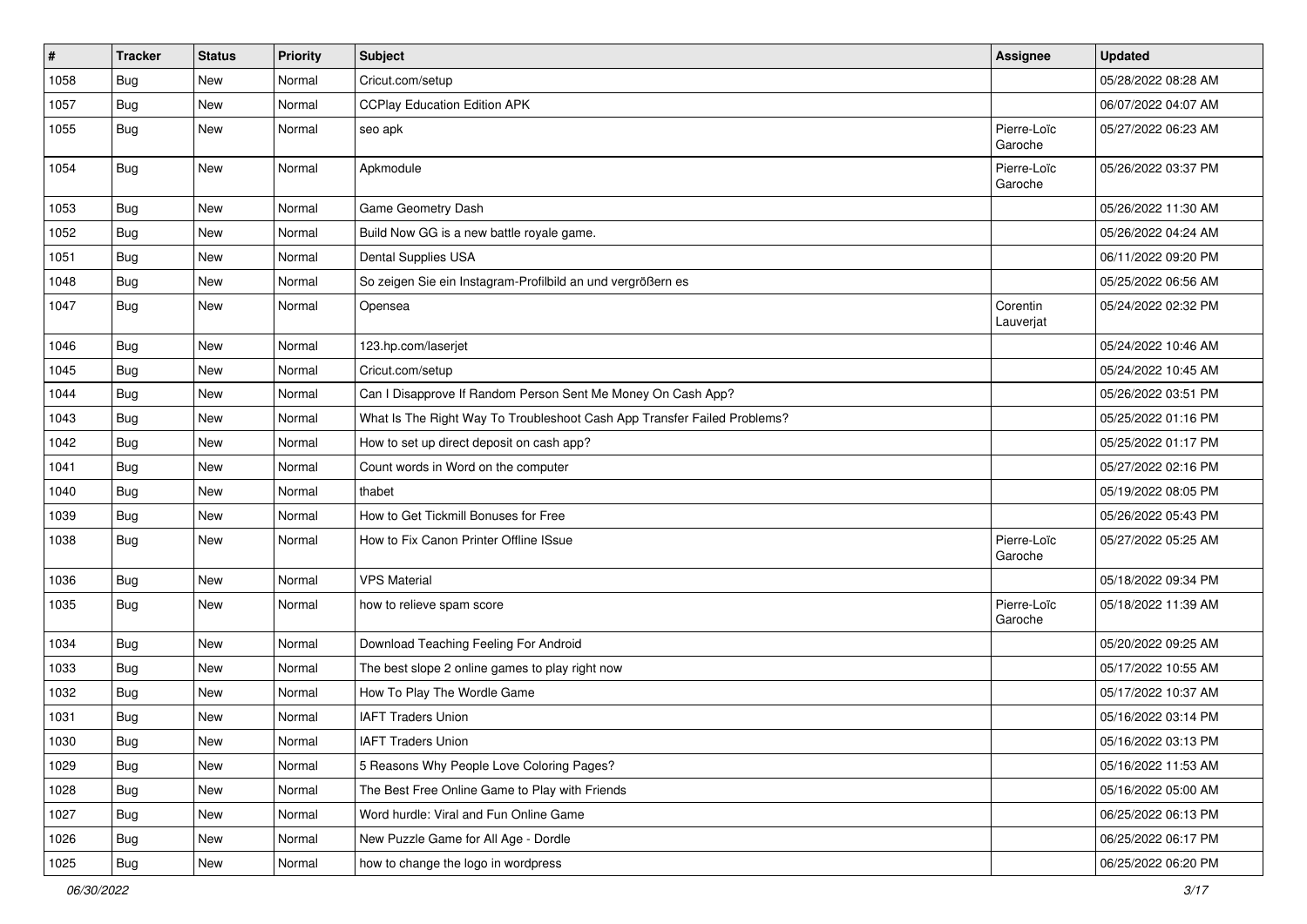| #    | <b>Tracker</b> | <b>Status</b> | <b>Priority</b> | Subject                                                                       | <b>Assignee</b>        | <b>Updated</b>      |
|------|----------------|---------------|-----------------|-------------------------------------------------------------------------------|------------------------|---------------------|
| 1024 | <b>Bug</b>     | New           | Normal          | How to choose the right broker                                                |                        | 06/25/2022 06:23 PM |
| 1023 | <b>Bug</b>     | New           | Normal          | Questions That Are Typically Asked About Trap The Cat                         |                        | 05/14/2022 03:51 AM |
| 1022 | Bug            | New           | Normal          | 123.hp.com/laserjet                                                           |                        | 05/13/2022 01:25 PM |
| 1021 | Bug            | New           | Normal          | Cricut.com/setup                                                              |                        | 05/26/2022 12:21 AM |
| 1020 | Bug            | New           | Normal          | Cricut.com/setup                                                              |                        | 05/13/2022 11:14 AM |
| 1019 | Bug            | New           | Normal          | Cricut.com/setup                                                              |                        | 05/13/2022 11:13 AM |
| 1018 | Bug            | New           | Normal          | So erhalten Sie ein kostenloses Hörbuch                                       |                        | 06/29/2022 11:27 AM |
| 1016 | <b>Bug</b>     | New           | Normal          | Klondike Solitaire                                                            |                        | 05/12/2022 09:03 AM |
| 1015 | Bug            | New           | Normal          | Is it possible to send books for free?                                        |                        | 05/11/2022 04:05 PM |
| 1014 | Bug            | New           | Normal          | how to get chime routing and account number ? chime routing number florida    |                        | 05/11/2022 12:42 PM |
| 1013 | <b>Bug</b>     | New           | Normal          | ij.start canon                                                                |                        | 05/11/2022 11:31 AM |
| 1012 | Bug            | New           | Normal          | Cricut.com/setup                                                              |                        | 05/11/2022 11:30 AM |
| 1011 | Bug            | New           | Normal          | Summary of 10 best coloring apps on phones                                    |                        | 05/11/2022 10:58 AM |
| 1010 | <b>Bug</b>     | New           | Normal          | what are the requirements to borrow money from cash app ? cash app borrow app | Pierre-Loïc<br>Garoche | 05/11/2022 09:29 AM |
| 1009 | <b>Bug</b>     | New           | Normal          | How to change routing number on Cash App?                                     |                        | 05/11/2022 07:13 AM |
| 1008 | <b>Bug</b>     | New           | Normal          | Who was the first black woman to anchor a newscast?                           |                        | 05/10/2022 03:13 PM |
| 1007 | Bug            | New           | Normal          | "ij.start canon                                                               |                        | 05/18/2022 10:40 AM |
| 1006 | <b>Bug</b>     | New           | Normal          | Cricut.com/setup                                                              |                        | 05/10/2022 01:22 PM |
| 1004 | Bug            | New           | Normal          | you get to pinch and drag a man with a very flexible face                     |                        | 05/10/2022 10:59 AM |
| 1003 | Bug            | <b>New</b>    | Normal          | Drift F1 is a drifting car game inspired by F1's tracks.                      | Pierre-Loïc<br>Garoche | 05/10/2022 10:52 AM |
| 1002 | <b>Bug</b>     | New           | Normal          | Chemistry Assignment Help                                                     |                        | 06/04/2022 09:58 AM |
| 1001 | Bug            | New           | Normal          | Venmo Keep Saying Error?                                                      |                        | 06/27/2022 02:20 AM |
| 1000 | <b>Bug</b>     | New           | Normal          | Super easy way to zoom photos and upload to Instagram                         | Christophe<br>Garion   | 06/28/2022 06:14 PM |
| 999  | Bug            | New           | Normal          | Is there a way to find Google Feud answers?                                   |                        | 06/28/2022 01:27 AM |
| 998  | <b>Bug</b>     | New           | Normal          | Is It Hard to Solve Wordle An                                                 |                        | 06/27/2022 12:24 AM |
| 997  | Bug            | New           | Normal          | 123.hp.com/laserjet                                                           |                        | 06/28/2022 09:48 AM |
| 996  | <b>Bug</b>     | New           | Normal          | Cricut.com/setup                                                              |                        | 06/27/2022 07:12 AM |
| 993  | <b>Bug</b>     | New           | Normal          | IO Games Free Online                                                          |                        | 06/26/2022 09:41 AM |
| 992  | <b>Bug</b>     | New           | Normal          | So vergrößern Sie Ihr Instagram-Profilbild                                    |                        | 06/26/2022 11:29 PM |
| 991  | <b>Bug</b>     | New           | Normal          | <b>MDMA MOLLY</b>                                                             |                        | 05/03/2022 12:03 AM |
| 990  | <b>Bug</b>     | New           | Normal          | Mushrooms                                                                     |                        | 06/26/2022 05:41 AM |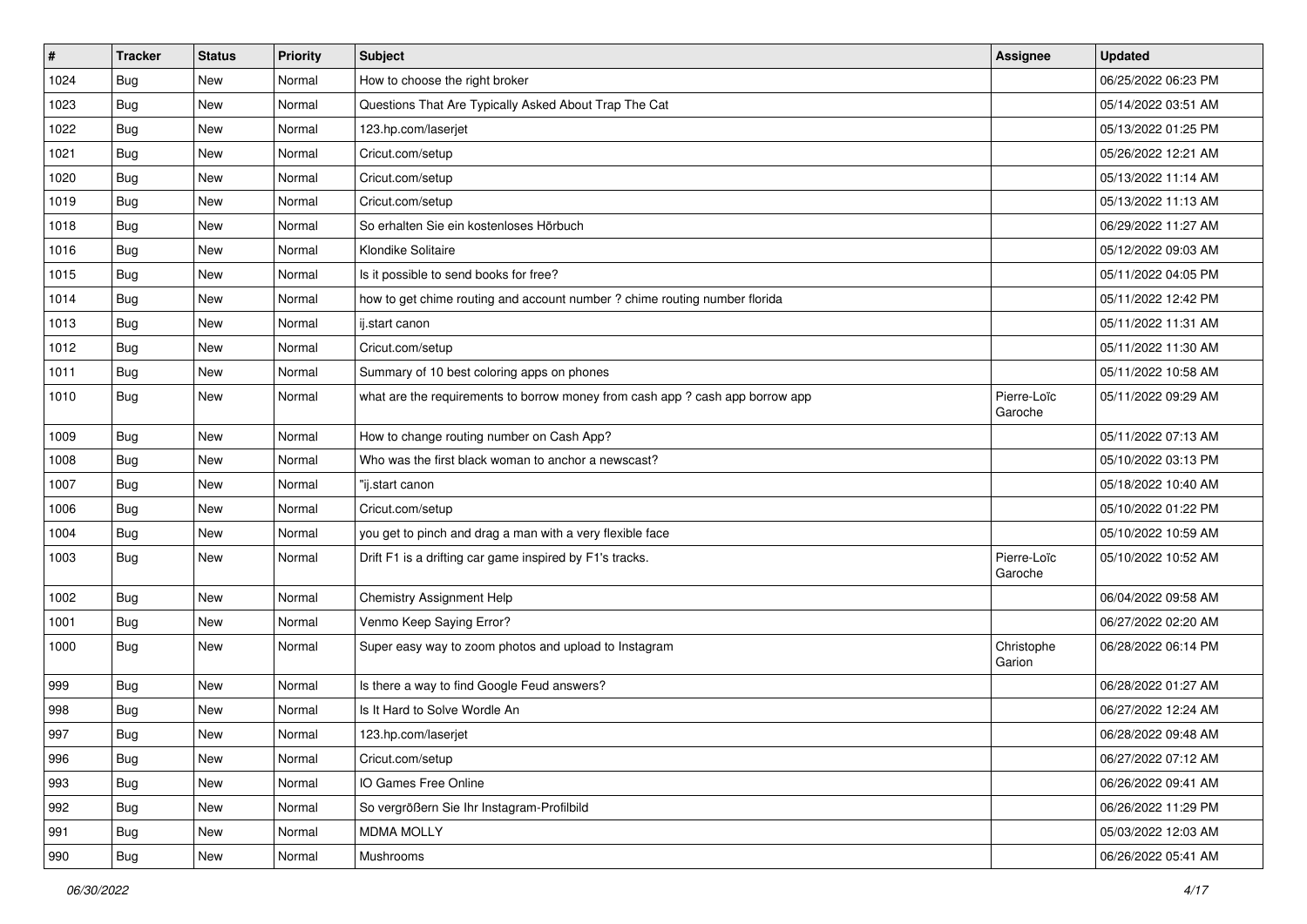| $\sharp$ | <b>Tracker</b> | <b>Status</b> | <b>Priority</b> | Subject                                                                                | <b>Assignee</b>      | <b>Updated</b>      |
|----------|----------------|---------------|-----------------|----------------------------------------------------------------------------------------|----------------------|---------------------|
| 989      | <b>Bug</b>     | New           | Normal          | Barewoods Wax Cigar                                                                    |                      | 06/26/2022 09:19 AM |
| 988      | Bug            | <b>New</b>    | Normal          | <b>Medicinal Mushrooms</b>                                                             |                      | 06/27/2022 09:33 AM |
| 987      | <b>Bug</b>     | New           | Normal          | <b>Medicinal Mushrooms</b>                                                             |                      | 06/27/2022 07:13 PM |
| 986      | Bug            | New           | Normal          | dbhdsvbhdf                                                                             | Christophe<br>Garion | 06/27/2022 04:12 PM |
| 985      | <b>Bug</b>     | <b>New</b>    | Normal          | Find out the vitality of Facebook Phone Number:                                        |                      | 06/27/2022 05:39 AM |
| 984      | <b>Bug</b>     | <b>New</b>    | Normal          | How to disable, permanently delete Twitter account on phone, PC                        |                      | 06/26/2022 08:28 AM |
| 983      | <b>Bug</b>     | New           | Normal          | Finding issue in tekken 3 game?                                                        |                      | 06/28/2022 03:26 AM |
| 982      | <b>Bug</b>     | New           | Normal          | Five sites that let you download free scenarios for your iPhone                        |                      | 05/07/2022 09:34 PM |
| 981      | <b>Bug</b>     | <b>New</b>    | Normal          | VidMate Mod APK                                                                        |                      | 06/28/2022 11:24 AM |
| 980      | Bug            | New           | Normal          | Free Gas Cards for the Unemployed                                                      |                      | 06/28/2022 02:54 PM |
| 979      | <b>Bug</b>     | New           | Normal          | Free Gas Cards for the Unemployed                                                      |                      | 06/25/2022 09:02 PM |
| 978      | <b>Bug</b>     | <b>New</b>    | Normal          | Delamore Lodge is a place to stay.                                                     |                      | 06/27/2022 04:57 AM |
| 977      | Bug            | New           | Normal          | Fans of the Old Country will like this book.                                           |                      | 06/26/2022 05:54 AM |
| 976      | Bug            | New           | Normal          | How to delete the cash app account history right now?                                  | Hamza<br>Bourbouh    | 06/28/2022 11:22 AM |
| 975      | Bug            | <b>New</b>    | Normal          | Payback 2 Mod APK                                                                      |                      | 05/05/2022 10:56 AM |
| 974      | <b>Bug</b>     | <b>New</b>    | Normal          | Watch NCAA Football Live Streaming Free                                                |                      | 06/26/2022 05:33 PM |
| 972      | Bug            | New           | Normal          | How To Borrow Money From The Cash App? Get To Know About The Same                      |                      | 04/25/2022 07:30 AM |
| 971      | Bug            | <b>New</b>    | Normal          | How Do I Check Balance On Cash App Card With Optimum Ease?                             |                      | 06/27/2022 08:16 PM |
| 970      | <b>Bug</b>     | <b>New</b>    | Normal          | The Amount Of Time Does Cash App Direct Deposit Time Take?                             |                      | 06/26/2022 07:32 PM |
| 969      | <b>Bug</b>     | <b>New</b>    | Normal          | Watch NCAA Football Live Match Free                                                    |                      | 06/28/2022 01:31 PM |
| 966      | Bug            | <b>New</b>    | Normal          | How to Download the Filmes                                                             |                      | 06/27/2022 03:25 AM |
| 965      | <b>Bug</b>     | New           | Normal          | Go with cash app customer service to know where I can load my cash app card            |                      | 06/28/2022 04:30 AM |
| 964      | <b>Bug</b>     | New           | Normal          | Can I Fix Cash App Transfer Failed Issues By Adding Sufficient Funds?                  |                      | 06/26/2022 07:21 AM |
| 962      | Bug            | <b>New</b>    | Normal          | Kostenlose Hörbücher                                                                   |                      | 06/26/2022 10:45 PM |
| 961      | <b>Bug</b>     | New           | Normal          | TeaTv is an Android                                                                    |                      | 06/26/2022 02:02 PM |
| 959      | <b>Bug</b>     | New           | Normal          | Get connected with cash app team-How to get money off cash app at walmart without card |                      | 06/27/2022 08:52 AM |
| 958      | Bug            | New           | Normal          | Avail Cash app support service to know Sutton bank cash app number                     |                      | 06/26/2022 08:46 AM |
| 957      | Bug            | New           | Normal          | From Where I Can Get Cheap Writing Services?                                           |                      | 04/20/2022 05:06 AM |
| 956      | Bug            | New           | Normal          | FNF Free Mods Online                                                                   |                      | 06/25/2022 09:59 PM |
| 955      | <b>Bug</b>     | New           | Normal          | How Long Does Verification Take On Cash App If You Apply For The Verification?         | Christophe<br>Garion | 06/25/2022 10:50 PM |
| 954      | <b>Bug</b>     | New           | Normal          | AZ Screen Recorder Mod                                                                 |                      | 06/25/2022 11:24 PM |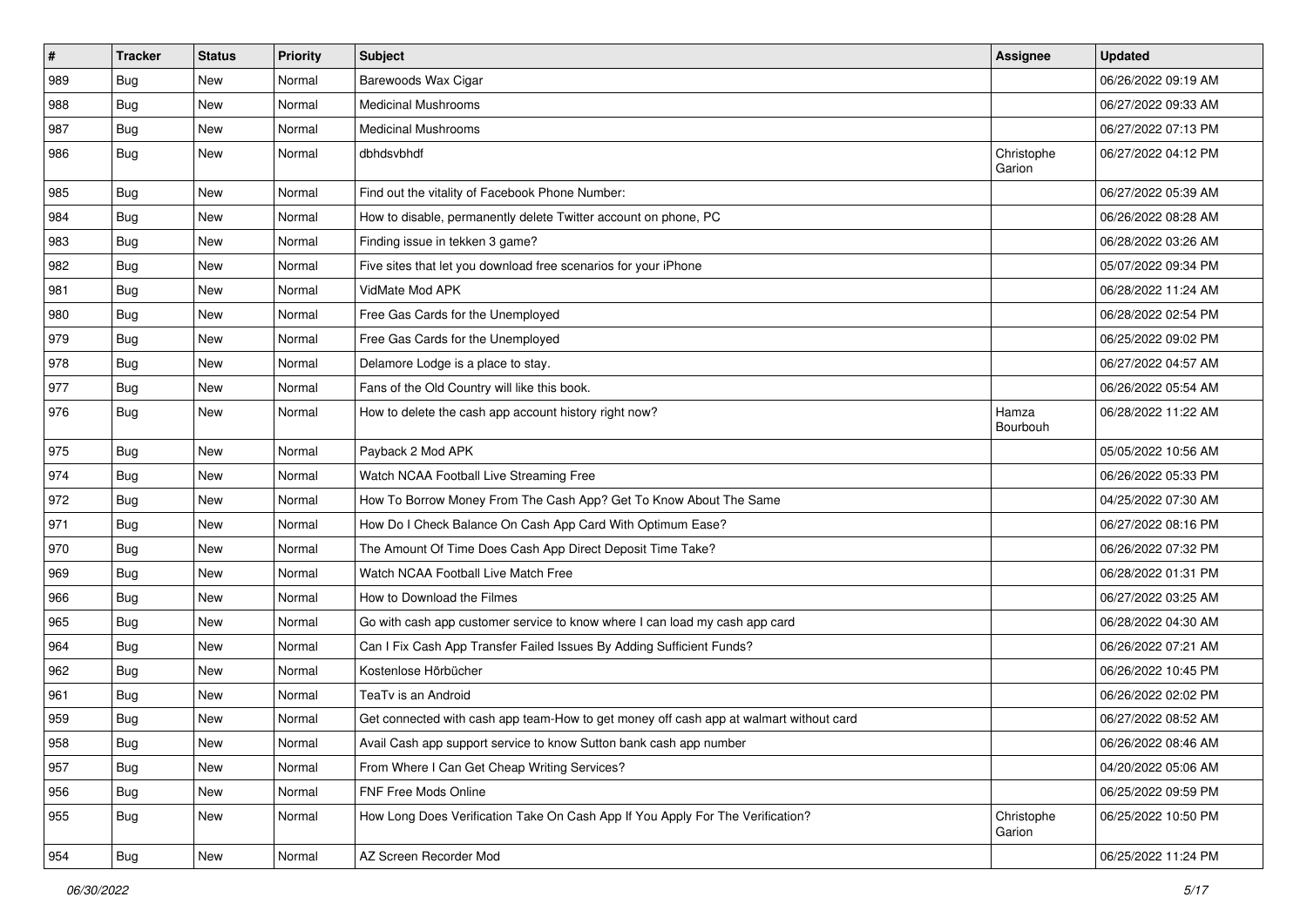| $\vert$ #     | <b>Tracker</b> | <b>Status</b> | <b>Priority</b> | <b>Subject</b>                                                                   | Assignee               | <b>Updated</b>      |
|---------------|----------------|---------------|-----------------|----------------------------------------------------------------------------------|------------------------|---------------------|
| 953           | <b>Bug</b>     | New           | Normal          | Manga Dogs - Read Your Favorite Comics on Your Smartphone                        |                        | 06/27/2022 03:53 PM |
| 952           | <b>Bug</b>     | <b>New</b>    | Normal          | Canon IJ Network Tool                                                            |                        | 06/26/2022 10:35 AM |
| 951           | Bug            | New           | Normal          | Canon.com/ijsetup                                                                |                        | 06/27/2022 07:56 PM |
| 950           | <b>Bug</b>     | New           | Normal          | ij.start canon                                                                   |                        | 06/26/2022 04:35 AM |
| 949           | <b>Bug</b>     | <b>New</b>    | Normal          | <b>Educational Games</b>                                                         |                        | 06/15/2022 09:11 PM |
| 948           | <b>Bug</b>     | New           | Normal          | Canon IJ Network Tool                                                            |                        | 06/27/2022 09:30 PM |
| 947           | <b>Bug</b>     | New           | Normal          | is Disney Now and Disney Plus different?                                         |                        | 04/14/2022 09:53 AM |
| 946           | <b>Bug</b>     | New           | Normal          | What is Plex and Is Plex Legal?                                                  |                        | 06/26/2022 05:23 AM |
| 945           | <b>Bug</b>     | New           | Normal          | TikTok 18 Mod Apk For Your Android                                               |                        | 04/13/2022 09:32 AM |
| 943           | Bug            | <b>New</b>    | Normal          | ij.start canon                                                                   |                        | 04/13/2022 08:52 AM |
| 942           | <b>Bug</b>     | New           | Normal          | Canon IJ Network Tool                                                            |                        | 04/13/2022 08:45 AM |
| 941           | Bug            | New           | Normal          | is Disney Now and Disney Plus different?                                         |                        | 06/26/2022 12:10 PM |
| 940           | Bug            | <b>New</b>    | Normal          | What is Plex and Is Plex Legal?                                                  |                        | 06/26/2022 04:50 PM |
| 939           | Bug            | New           | Normal          | Ability to change sound notifications                                            | Christophe<br>Garion   | 06/27/2022 11:29 PM |
| 938           | Bug            | <b>New</b>    | Normal          | Would you like to have your own ringtone                                         | Christophe<br>Garion   | 06/26/2022 09:54 PM |
| 936           | Bug            | <b>New</b>    | Normal          | Avantages de l'extension AliTools pour faire du shopping sur Aliexpress          | Pierre-Loïc<br>Garoche | 04/12/2022 11:35 AM |
| 935           | <b>Bug</b>     | <b>New</b>    | Normal          | MovieBox Pro Apk - Watch Movies and TV Shows on Your Android Phone               |                        | 06/26/2022 04:11 AM |
| 934           | Bug            | <b>New</b>    | Normal          | MovieBox Pro Apk - Watch Movies and TV Shows on Your Android Phone               |                        | 05/10/2022 11:01 AM |
| 933           | <b>Bug</b>     | New           | Normal          | How Can I Watch Movies on My Mobile Phone                                        |                        | 06/24/2022 12:55 AM |
| 932           | <b>Bug</b>     | New           | Normal          | The best epic, long-playing PC games will consume days of your life.             |                        | 05/15/2022 07:44 PM |
| 930           | <b>Bug</b>     | New           | Normal          | The best free games online                                                       |                        | 04/12/2022 09:05 AM |
| 929           | Bug            | New           | Normal          | Canon IJ Network Tool                                                            |                        | 04/12/2022 08:32 AM |
| 928           | Bug            | <b>New</b>    | Normal          | How Does Sutton Bank Cash App Customer Service Help In Answering Your Questions? |                        | 04/12/2022 11:36 AM |
| 926           | <b>Bug</b>     | New           | Normal          | tavor 7                                                                          |                        | 06/22/2022 05:08 PM |
| 925           | <b>Bug</b>     | New           | Normal          | tavor 7                                                                          |                        | 06/15/2022 03:45 AM |
| 924           | Bug            | New           | Normal          | buy tec 9                                                                        |                        | 04/11/2022 02:54 PM |
| 923           | <b>Bug</b>     | New           | Normal          | frenchies for sale                                                               |                        | 04/11/2022 02:35 PM |
| 922           | <b>Bug</b>     | New           | Normal          | Why Is The Need For Assignment Writing Services?                                 |                        | 06/29/2022 06:48 PM |
| 921           | <b>Bug</b>     | New           | Normal          | Canon IJ Network Tool                                                            |                        | 04/11/2022 09:00 AM |
| $ 920\rangle$ | Bug            | New           | Normal          | Where I Can Get Essay Writing Services?                                          |                        | 04/11/2022 08:35 AM |
| 918           | Bug            | New           | Normal          | Antivirus for IOS                                                                |                        | 06/16/2022 10:36 PM |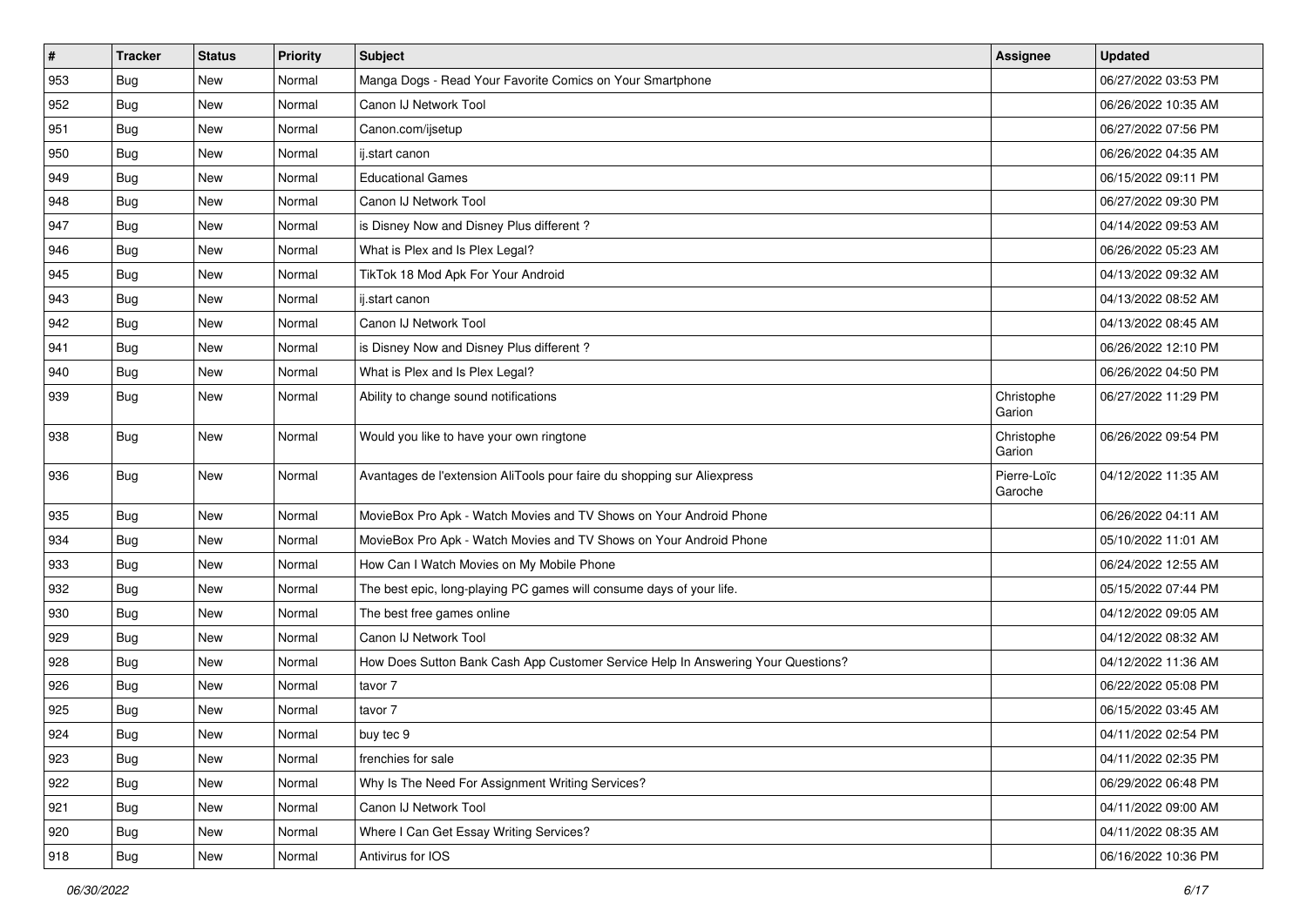| $\vert$ # | <b>Tracker</b> | <b>Status</b> | <b>Priority</b> | <b>Subject</b>                                                              | Assignee        | <b>Updated</b>      |
|-----------|----------------|---------------|-----------------|-----------------------------------------------------------------------------|-----------------|---------------------|
| 917       | Bug            | New           | Normal          | Random Person Sent Me Money on Cash App-find solution?                      |                 | 04/09/2022 12:32 PM |
| 916       | <b>Bug</b>     | New           | Normal          | How long does it take to write a book?                                      |                 | 04/07/2022 12:15 PM |
| 915       | <b>Bug</b>     | New           | Normal          | Finance dissertation writing                                                |                 | 04/07/2022 09:22 AM |
| 914       | <b>Bug</b>     | New           | Normal          | Wordle: how to play fashion games for free?                                 |                 | 04/07/2022 08:30 AM |
| 913       | Bug            | <b>New</b>    | Normal          | Canon IJ Network Tool                                                       |                 | 04/07/2022 06:21 AM |
| 912       | <b>Bug</b>     | New           | Normal          | <b>Cuphead Mobile Game Review</b>                                           |                 | 06/09/2022 10:14 AM |
| 911       | <b>Bug</b>     | New           | Normal          | Aluminum Windows & Doors                                                    |                 | 04/06/2022 08:10 PM |
| 910       | <b>Bug</b>     | New           | Normal          | Each content looks unisize or not formated                                  |                 | 04/06/2022 11:21 AM |
| 909       | Bug            | New           | Normal          | Toca Life World APK                                                         |                 | 04/06/2022 04:52 AM |
| 908       | Bug            | <b>New</b>    | Normal          | Toca Life World APK                                                         |                 | 04/06/2022 03:18 AM |
| 907       | <b>Bug</b>     | New           | Normal          | Canon IJ Network Tool                                                       |                 | 04/04/2022 10:43 AM |
| 906       | <b>Bug</b>     | New           | Normal          | How To Change Cash App From Business To Personal Account For Any Reasons?   |                 | 04/04/2022 09:57 AM |
| 905       | Bug            | New           | Normal          | MINI MILITIA MOD APK                                                        |                 | 05/19/2022 01:54 PM |
| 898       | Bug            | New           | Normal          | Shadow Fight 2 Mod APK                                                      |                 | 04/02/2022 09:17 AM |
| 897       | Bug            | New           | Normal          | Slot Pulsa Pragmatic Play                                                   | Xavier Thirioux | 04/01/2022 12:08 PM |
| 895       | Bug            | New           | Normal          | Cash App Scams                                                              |                 | 06/18/2022 02:36 PM |
| 893       | <b>Bug</b>     | New           | Normal          | klingeltone                                                                 |                 | 04/13/2022 11:06 AM |
| 892       | <b>Bug</b>     | <b>New</b>    | Normal          | Good game                                                                   |                 | 04/01/2022 09:15 AM |
| 891       | <b>Bug</b>     | New           | Normal          | The most interesting game today, have you tried it?                         |                 | 04/01/2022 09:17 AM |
| 889       | <b>Bug</b>     | New           | Normal          | What is Plex and how it's work?                                             |                 | 04/01/2022 09:14 AM |
| 888       | <b>Bug</b>     | New           | Normal          | Is the Fox News Channel on Roku free?                                       |                 | 06/28/2022 06:58 PM |
| 887       | <b>Bug</b>     | New           | Normal          | What is Plex and how it's work?                                             |                 | 04/01/2022 09:16 AM |
| 886       | Bug            | <b>New</b>    | Normal          | Is the Fox News Channel on Roku free?                                       |                 | 06/28/2022 09:36 PM |
| 885       | <b>Bug</b>     | New           | Normal          | How to Install the Tele Latino App For Android                              |                 | 03/28/2022 04:10 AM |
| 884       | <b>Bug</b>     | New           | Normal          | Why do Subway Surfers popular                                               |                 | 04/01/2022 09:16 AM |
| 883       | Bug            | New           | Normal          | Langweilen Sie sich jemals bei der gleichen alten Schriftart auf Instagram? |                 | 04/01/2022 09:16 AM |
| 882       | <b>Bug</b>     | New           | Normal          | How to change bank account on cash app?                                     |                 | 04/01/2022 09:16 AM |
| 880       | <b>Bug</b>     | New           | Normal          | Why do Subway Surfers popular                                               |                 | 04/01/2022 09:16 AM |
| 878       | Bug            | New           | Normal          | Wie ist instazoom hilfreich beim Herunterladen von Instagram-Profilbildern  |                 | 04/08/2022 09:28 PM |
| 876       | <b>Bug</b>     | New           | Normal          | Download Full-Size Profile Pictures of Your Favorite Users With InstaDP     |                 | 04/01/2022 09:12 AM |
| 875       | <b>Bug</b>     | New           | Normal          | Red ball game                                                               |                 | 04/01/2022 09:15 AM |
| 874       | Bug            | New           | Normal          | Cómo descargar Minecraft Apk                                                |                 | 06/26/2022 08:01 AM |
| 873       | <b>Bug</b>     | New           | Normal          | Klingeltöne mp3                                                             |                 | 04/13/2022 11:03 AM |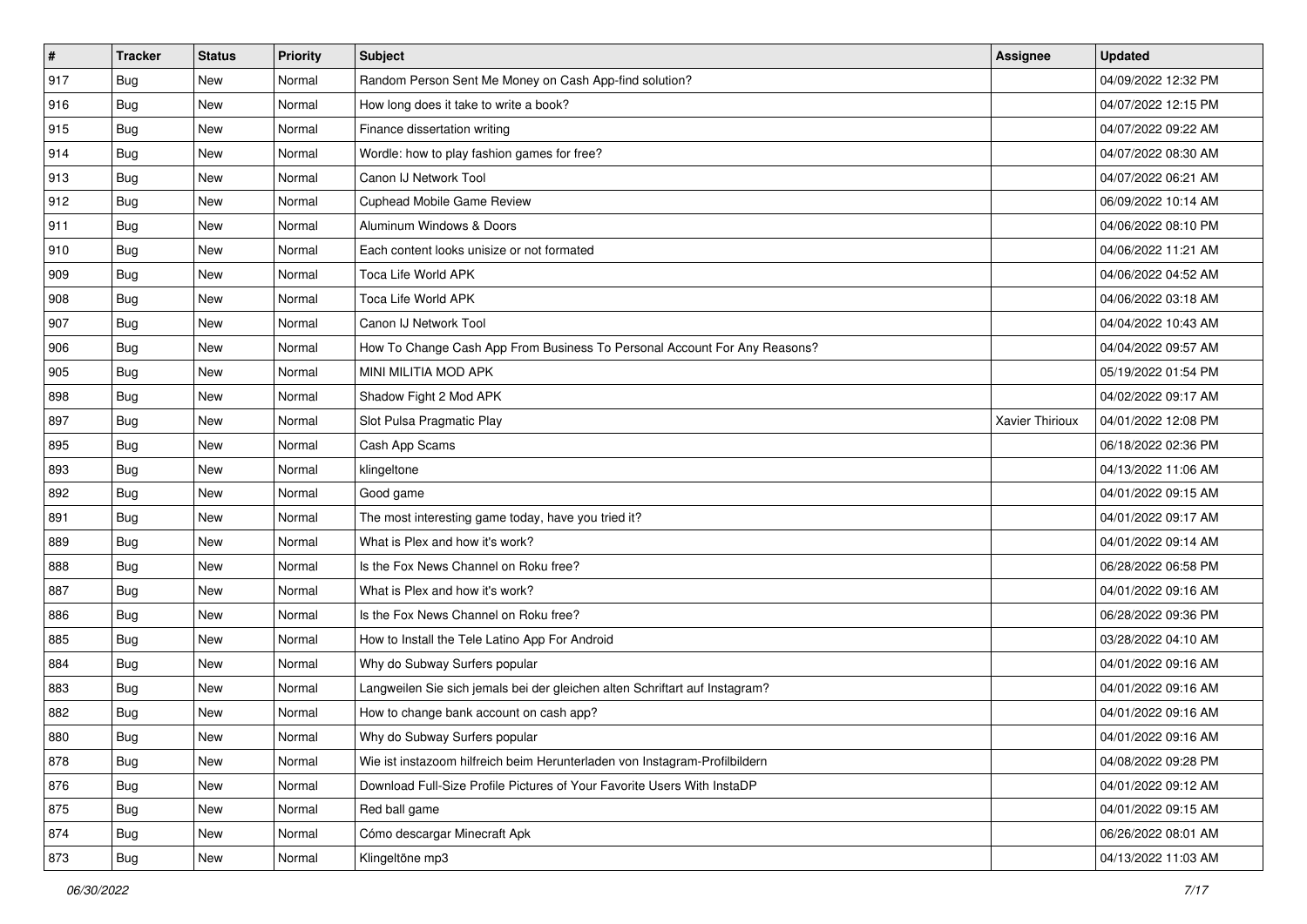| $\pmb{\#}$ | <b>Tracker</b> | <b>Status</b> | <b>Priority</b> | Subject                                                                          | <b>Assignee</b>        | <b>Updated</b>      |
|------------|----------------|---------------|-----------------|----------------------------------------------------------------------------------|------------------------|---------------------|
| 872        | <b>Bug</b>     | New           | Normal          | Poppy Playtime Horror Game Free                                                  |                        | 04/01/2022 09:11 AM |
| 870        | <b>Bug</b>     | <b>New</b>    | Normal          | Mahjong Solitaire                                                                |                        | 04/01/2022 09:12 AM |
| 869        | <b>Bug</b>     | New           | Normal          | Sonnerie Post Malone 2022                                                        |                        | 04/13/2022 11:05 AM |
| 865        | Bug            | New           | Normal          | Canon IJ Printer Utility                                                         |                        | 05/18/2022 07:24 PM |
| 864        | <b>Bug</b>     | New           | Normal          | Canon IJ Network Tool                                                            |                        | 04/01/2022 09:14 AM |
| 863        | <b>Bug</b>     | New           | Normal          | Canon IJ Network Tool                                                            |                        | 04/01/2022 09:12 AM |
| 862        | <b>Bug</b>     | New           | Normal          | none                                                                             |                        | 04/01/2022 09:11 AM |
| 860        | <b>Bug</b>     | New           | Normal          | pokemon guide                                                                    | Pierre-Loïc<br>Garoche | 06/18/2022 08:18 PM |
| 859        | Bug            | New           | Normal          | Canon IJ Network Tool                                                            |                        | 04/01/2022 09:13 AM |
| 858        | Bug            | New           | Normal          | opourid                                                                          | Christophe<br>Garion   | 04/01/2022 09:13 AM |
| 857        | Bug            | New           | Normal          | Welcome to the world of classic retro games                                      |                        | 04/01/2022 09:13 AM |
| 856        | <b>Bug</b>     | <b>New</b>    | Normal          | Online Classes Assistance Help For Student                                       |                        | 04/01/2022 09:13 AM |
| 855        | <b>Bug</b>     | <b>New</b>    | Normal          | Online Classes Assistance Help For Student                                       |                        | 04/01/2022 09:13 AM |
| 854        | <b>Bug</b>     | New           | Normal          | How To Resolve Password Problems Through Facebook Customer Service?              |                        | 04/09/2022 06:11 PM |
| 853        | <b>Bug</b>     | <b>New</b>    | Normal          | what is dr laser                                                                 |                        | 04/01/2022 09:13 AM |
| 852        | Bug            | <b>New</b>    | Normal          | How to cancel your French Bee flight within 24 hours?                            |                        | 04/01/2022 09:13 AM |
| 851        | <b>Bug</b>     | <b>New</b>    | Normal          | Laden Sie den kostenlosen MP3-Klingelton für Ihr Mobiltelefon herunter           |                        | 04/01/2022 09:14 AM |
| 850        | Bug            | <b>New</b>    | Normal          | Puppy Playtime APK Android                                                       |                        | 04/01/2022 09:14 AM |
| 849        | <b>Bug</b>     | <b>New</b>    | Normal          | FutEmax App Apk - Watch Soccer, Fantasy Football, And More On Your Mobile Device |                        | 04/01/2022 09:04 AM |
| 844        | <b>Bug</b>     | <b>New</b>    | Normal          | To know Chime Routing Number call on the helpline number                         |                        | 04/01/2022 08:58 AM |
| 843        | Bug            | <b>New</b>    | Normal          | Canon IJ Network Tool                                                            |                        | 04/01/2022 08:58 AM |
| 842        | <b>Bug</b>     | New           | Normal          | Join the fun game                                                                |                        | 04/01/2022 08:58 AM |
| 841        | <b>Bug</b>     | New           | Normal          | How do I activate FOX NOW?                                                       |                        | 04/01/2022 08:58 AM |
| 840        | <b>Bug</b>     | <b>New</b>    | Normal          | Is Tubi really free and legal?                                                   |                        | 04/01/2022 08:58 AM |
| 839        | <b>Bug</b>     | <b>New</b>    | Normal          | How do I activate FOX NOW?                                                       |                        | 04/01/2022 08:58 AM |
| 838        | <b>Bug</b>     | <b>New</b>    | Normal          | Celebrity Hunter Mod apk - Como instalá-lo                                       |                        | 04/01/2022 08:58 AM |
| 837        | <b>Bug</b>     | New           | Normal          | To Create An Instagram Story                                                     | Pierre-Loïc<br>Garoche | 04/01/2022 08:58 AM |
| 836        | Bug            | New           | Normal          | What Is The Required Amount To Pay As Cash App Clearance Fee?                    |                        | 04/01/2022 09:00 AM |
| 835        | Bug            | New           | Normal          | Build your strong army with Taming io                                            |                        | 04/01/2022 08:59 AM |
| 834        | <b>Bug</b>     | New           | Normal          | Grasp the secret to relieve stress and fatigue                                   |                        | 04/01/2022 08:57 AM |
| 833        | Bug            | New           | Normal          | Does Direct Deposit Hit Chime- seek Chime Customer Service                       |                        | 04/01/2022 08:59 AM |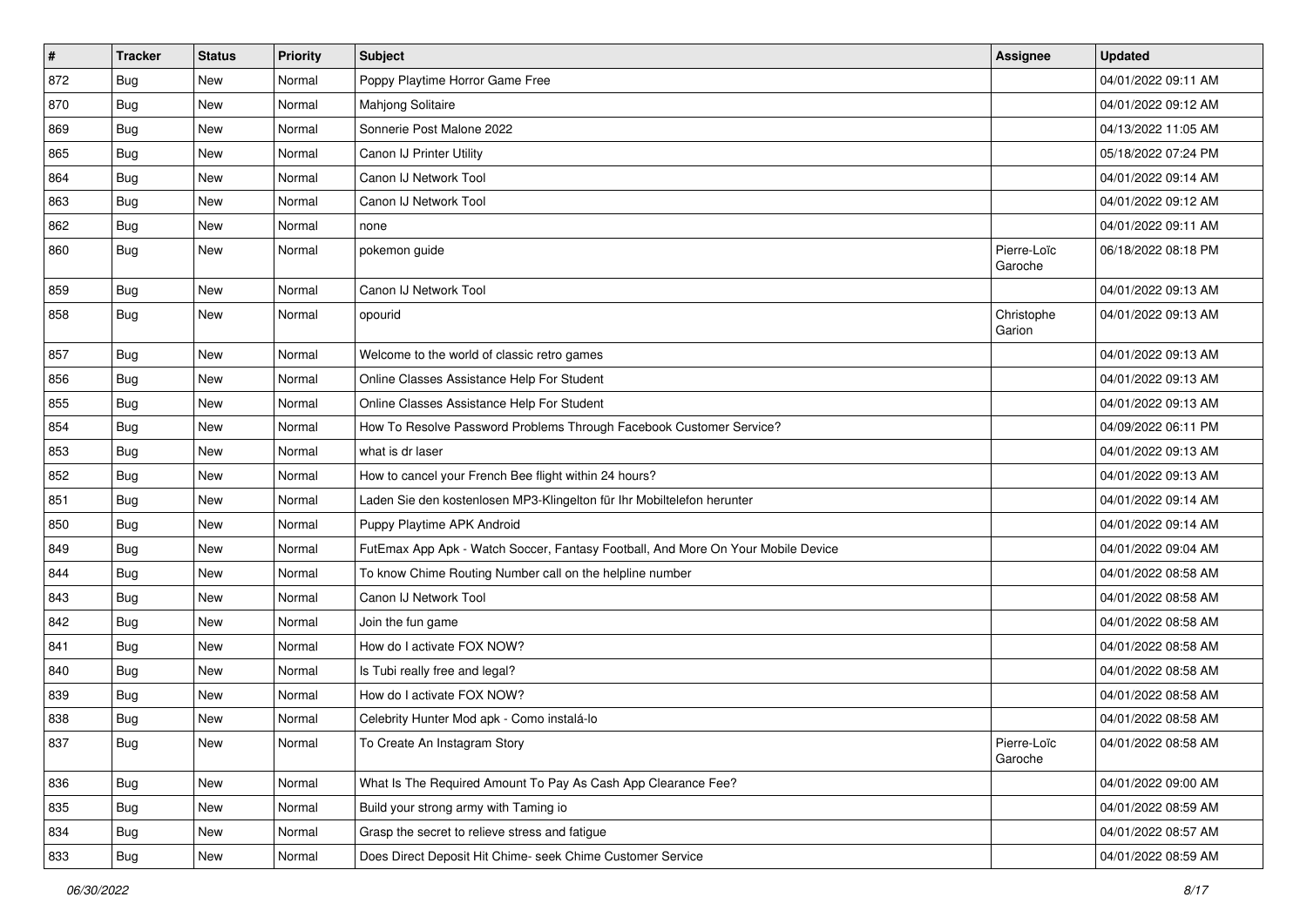| $\sharp$ | <b>Tracker</b> | <b>Status</b> | <b>Priority</b> | <b>Subject</b>                                                   | Assignee               | <b>Updated</b>      |
|----------|----------------|---------------|-----------------|------------------------------------------------------------------|------------------------|---------------------|
| 832      | <b>Bug</b>     | New           | Normal          | Choque Royale Mod Apk                                            |                        | 04/01/2022 08:59 AM |
| 831      | Bug            | <b>New</b>    | Normal          | Build and shoot                                                  |                        | 05/29/2022 04:47 PM |
| 830      | Bug            | New           | Normal          | Poppy Playtime APK                                               |                        | 06/27/2022 10:31 PM |
| 829      | Bug            | New           | Normal          | Write My Dissertation For Me UK                                  | Pierre-Loïc<br>Garoche | 06/26/2022 04:13 AM |
| 828      | Bug            | New           | Normal          | Nursery management                                               |                        | 06/28/2022 12:10 PM |
| 827      | <b>Bug</b>     | <b>New</b>    | Normal          | Come To Know The Required Steps To Unlock Cash App Account       |                        | 04/01/2022 08:59 AM |
| 826      | <b>Bug</b>     | <b>New</b>    | Normal          | How to Dowload MXL TV Premium                                    |                        | 05/26/2022 03:34 PM |
| 825      | Bug            | <b>New</b>    | Normal          | Lucky Patcher Download                                           |                        | 06/26/2022 06:09 PM |
| 822      | <b>Bug</b>     | <b>New</b>    | Normal          | Dowload Your Boyfriend Game                                      |                        | 06/28/2022 04:56 AM |
| 821      | Bug            | New           | Normal          | Nicoo - A Review of the Popular Battle Royale Game               |                        | 06/28/2022 08:30 AM |
| 820      | Bug            | New           | Normal          | Metal Slug Apk para Android                                      |                        | 06/29/2022 12:55 PM |
| 819      | Bug            | <b>New</b>    | Normal          | Metal Slug Apk para Android                                      |                        | 06/27/2022 09:35 AM |
| 818      | Bug            | New           | Normal          | Have you ever played a basketball game?                          | Corentin<br>Lauverjat  | 04/01/2022 08:55 AM |
| 817      | <b>Bug</b>     | <b>New</b>    | Normal          | Pacman 30th Anniversary                                          |                        | 06/28/2022 09:20 AM |
| 816      | Bug            | <b>New</b>    | Normal          | Play Scribble io fun with everyone                               |                        | 06/28/2022 03:20 PM |
| 815      | Bug            | <b>New</b>    | Normal          | how do i call cash app customer service                          | Xavier Thirioux        | 06/28/2022 01:04 PM |
| 814      | Bug            | New           | Normal          | Stage Fright Cure                                                | Pierre-Loïc<br>Garoche | 06/28/2022 12:31 AM |
| 811      | Bug            | <b>New</b>    | Normal          | Canon IJ Network Tool                                            |                        | 06/29/2022 10:59 PM |
| 809      | Bug            | <b>New</b>    | Normal          | Smash Karts - immerse yourself in the exciting race              |                        | 06/28/2022 09:57 AM |
| 808      | Bug            | <b>New</b>    | Normal          | Sinnvolle Guten-Morgen-Grüße                                     |                        | 06/28/2022 10:45 PM |
| 807      | Bug            | New           | Normal          | 1v1Battle is a strategic action 'Build and shoot' game           |                        | 06/27/2022 06:52 AM |
| 805      | Bug            | New           | Normal          | Ketamine Online Store                                            | Christophe<br>Garion   | 06/28/2022 10:04 PM |
| 804      | Bug            | <b>New</b>    | Normal          | Review                                                           |                        | 06/29/2022 03:32 AM |
| 802      | <b>Bug</b>     | New           | Normal          | Who Is an ETL Engineer                                           |                        | 06/28/2022 02:03 AM |
| 801      | <b>Bug</b>     | New           | Normal          | Who Is an ETL Engineer                                           |                        | 06/27/2022 12:25 PM |
| 800      | <b>Bug</b>     | New           | Normal          | Who Is an ETL Engineer                                           |                        | 06/29/2022 08:54 AM |
| 799      | Bug            | New           | Normal          | Who Is an ETL Engineer                                           |                        | 06/29/2022 07:36 PM |
| 798      | Bug            | New           | Normal          | Who Is an ETL Engineer                                           |                        | 06/29/2022 02:44 AM |
| 797      | <b>Bug</b>     | New           | Normal          | Psychedelic                                                      | Christophe<br>Garion   | 06/28/2022 11:11 PM |
| 796      | <b>Bug</b>     | New           | Normal          | How Does Cash App ++ actually work and What is the process of it |                        | 06/29/2022 05:10 AM |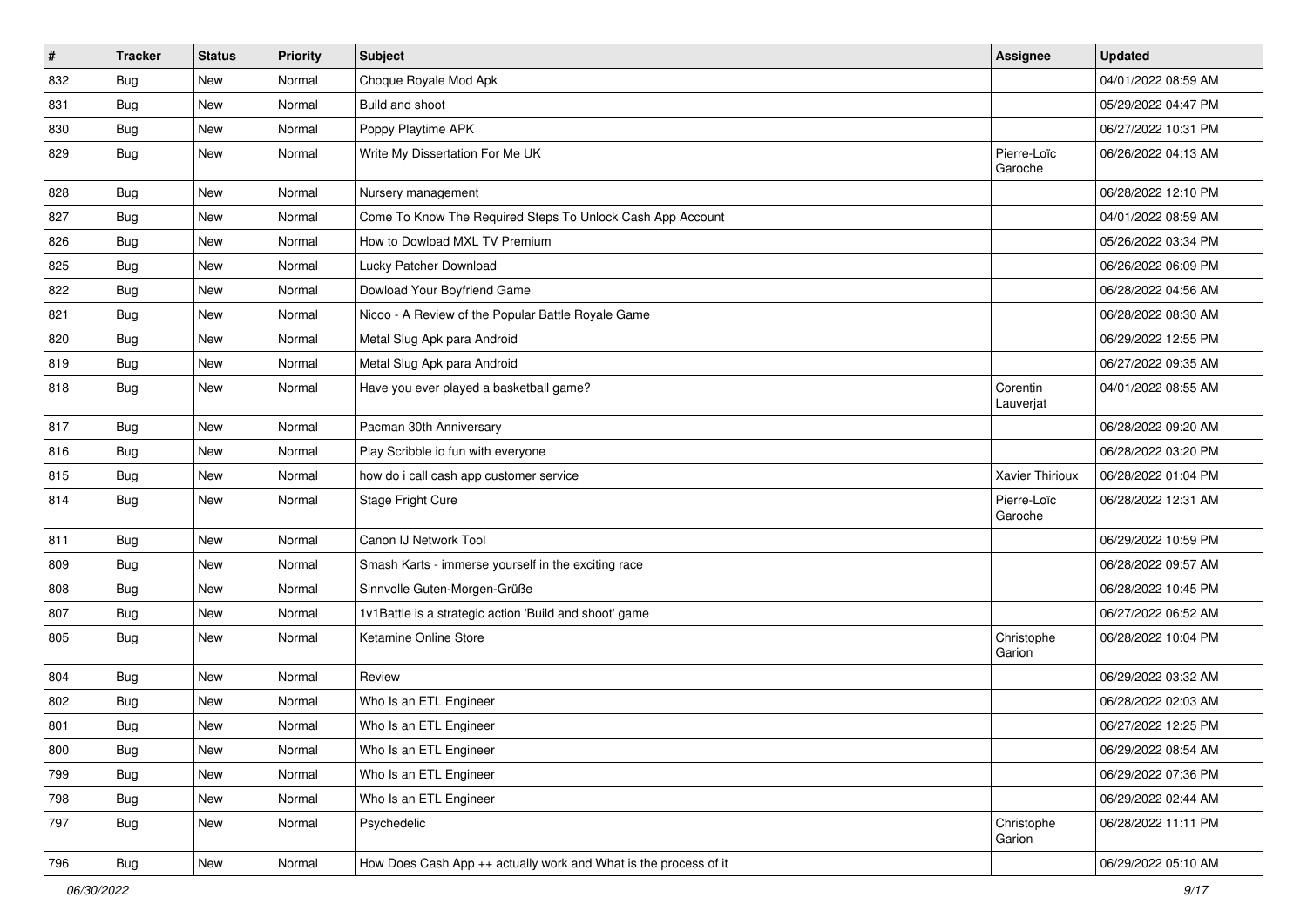| $\vert$ # | <b>Tracker</b> | <b>Status</b> | <b>Priority</b> | <b>Subject</b>                                                                | <b>Assignee</b>        | <b>Updated</b>      |
|-----------|----------------|---------------|-----------------|-------------------------------------------------------------------------------|------------------------|---------------------|
| 795       | <b>Bug</b>     | <b>New</b>    | Normal          | Drift Boss - Exciting Race                                                    |                        | 06/26/2022 06:32 PM |
| 792       | <b>Bug</b>     | <b>New</b>    | Normal          | What is Google Camera Mod?                                                    |                        | 06/27/2022 10:20 AM |
| 791       | Bug            | New           | Normal          | Samsnung TV Plus is not working                                               |                        | 04/01/2022 09:03 AM |
| 790       | <b>Bug</b>     | <b>New</b>    | Normal          | My app                                                                        |                        | 04/01/2022 09:03 AM |
| 789       | Bug            | New           | Normal          | Full version                                                                  |                        | 06/29/2022 09:29 PM |
| 788       | <b>Bug</b>     | <b>New</b>    | Normal          | Intro Maker Mod APK                                                           |                        | 06/29/2022 09:13 PM |
| 787       | Bug            | New           | Normal          | Assured Assignment Help                                                       |                        | 06/29/2022 09:56 AM |
| 786       | Bug            | New           | Normal          | Best Assignment Help in Australia & UK                                        |                        | 06/21/2022 09:28 PM |
| 785       | Bug            | New           | Normal          | How To Get Money Off Cash App Without Card Or With A Card?                    |                        | 06/28/2022 11:35 AM |
| 784       | Bug            | New           | Normal          | How To Add Money On Cash App Card And Check The Funds?                        |                        | 06/28/2022 12:36 PM |
| 783       | Bug            | New           | Normal          | How Do I Determine The Reasons And Solutions To Fix Cash App Transfer Failed? |                        | 06/29/2022 01:42 PM |
| 782       | Bug            | <b>New</b>    | Normal          | Comment faire une sonnerie téléphonique                                       |                        | 06/29/2022 04:47 PM |
| 781       | Bug            | <b>New</b>    | Normal          | Free Whatsapp Group to Join                                                   |                        | 06/28/2022 11:48 AM |
| 780       | <b>Bug</b>     | <b>New</b>    | Normal          | Best Whatsapp Modified APKs                                                   | Pierre-Loïc<br>Garoche | 06/28/2022 05:38 PM |
| 777       | Bug            | New           | Normal          | Obtain driving instructions using Google Maps.                                |                        | 06/30/2022 01:32 AM |
| 776       | <b>Bug</b>     | <b>New</b>    | Normal          | Wibargain                                                                     |                        | 06/28/2022 01:57 PM |
| 775       | <b>Bug</b>     | <b>New</b>    | Normal          | cash app                                                                      |                        | 02/14/2022 08:20 AM |
| 774       | Bug            | <b>New</b>    | Normal          | Follow proper initiatives                                                     |                        | 06/29/2022 12:34 PM |
| 773       | Bug            | <b>New</b>    | Normal          | Spades - Play online free                                                     |                        | 06/28/2022 12:26 PM |
| 772       | Bug            | <b>New</b>    | Normal          | united airlines baggage policy                                                |                        | 06/29/2022 03:40 PM |
| 771       | <b>Bug</b>     | <b>New</b>    | Normal          | united airlines baggage policy                                                |                        | 06/29/2022 05:39 PM |
| 770       | Bug            | <b>New</b>    | Normal          | Canon IJ Network Tool                                                         |                        | 06/29/2022 04:48 AM |
| 769       | Bug            | New           | Normal          | check my cash app                                                             |                        | 06/28/2022 03:29 PM |
| 768       | Bug            | New           | Normal          | Where can you buy best jackets online?                                        |                        | 06/26/2022 01:50 PM |
| 767       | Bug            | <b>New</b>    | Normal          | apkmod                                                                        |                        | 06/29/2022 06:15 PM |
| 766       | Bug            | New           | Normal          | Pobreflix Mod APK Review                                                      |                        | 06/29/2022 10:55 PM |
| 765       | Bug            | New           | Normal          | Follow proper initiatives to check my cash app                                |                        | 06/25/2022 10:08 AM |
| 764       | Bug            | New           | Normal          | What is available to see what I can watch HBO Max?                            |                        | 06/29/2022 08:50 PM |
| 762       | <b>Bug</b>     | <b>New</b>    | Normal          | How To Add Money To A Cash App Card If Struggling With Low Amount?            |                        | 06/29/2022 10:53 AM |
| 761       | <b>Bug</b>     | New           | Normal          | What is it about basketball that makes it so popular in the United States?    | Corentin<br>Lauverjat  | 06/29/2022 06:51 AM |
| 760       | <b>Bug</b>     | <b>New</b>    | Normal          | apkmod                                                                        |                        | 06/27/2022 04:13 PM |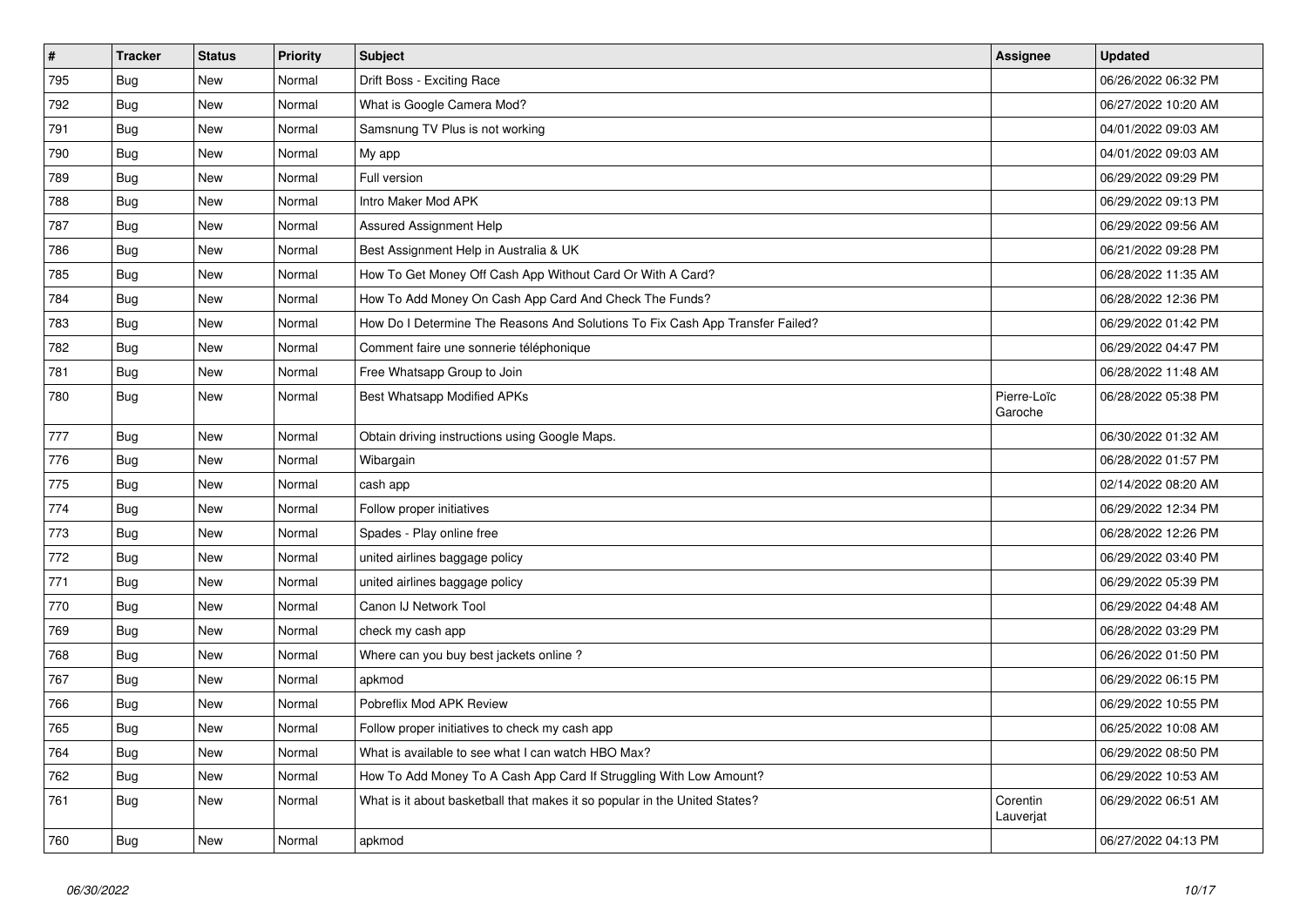| $\sharp$ | <b>Tracker</b> | <b>Status</b> | <b>Priority</b> | <b>Subject</b>                                                                                      | <b>Assignee</b>        | <b>Updated</b>      |
|----------|----------------|---------------|-----------------|-----------------------------------------------------------------------------------------------------|------------------------|---------------------|
| 759      | Bug            | New           | Normal          | Canon IJ Network Tool                                                                               | Pierre-Loïc<br>Garoche | 06/29/2022 11:16 PM |
| 758      | <b>Bug</b>     | New           | Normal          | How Do I Study Consistently For Hours?                                                              |                        | 06/27/2022 12:49 AM |
| 757      | <b>Bug</b>     | New           | Normal          | Why Is Issue of Car Maintenance so Famous for the Consumers?                                        |                        | 04/01/2022 09:01 AM |
| 754      | Bug            | <b>New</b>    | Normal          | Cómo descargar tonos gratis de teléfono celular                                                     |                        | 06/26/2022 01:56 PM |
| 753      | <b>Bug</b>     | New           | Normal          | onlineessaygrader                                                                                   |                        | 06/28/2022 05:55 AM |
| 752      | <b>Bug</b>     | <b>New</b>    | Normal          | Plagerism checker                                                                                   |                        | 06/26/2022 06:33 PM |
| 750      | Bug            | New           | Normal          | Create a Report Template                                                                            |                        | 06/26/2022 04:27 PM |
| 749      | Bug            | New           | Normal          | The Best Bubble Shooter Game for Android                                                            |                        | 06/26/2022 12:12 PM |
| 748      | Bug            | <b>New</b>    | Normal          | Il y a quelques façons d'obtenir des sonneries gratuites pour votre iPhone                          |                        | 06/26/2022 11:24 PM |
| 747      | Bug            | New           | Normal          | How to Install Tyflex Plus on Your Android Device                                                   |                        | 06/26/2022 08:16 AM |
| 745      | <b>Bug</b>     | Closed        | Normal          | Google Camera                                                                                       |                        | 06/25/2022 09:50 PM |
| 744      | <b>Bug</b>     | <b>New</b>    | Normal          | <b>Pixel Survive</b>                                                                                |                        | 06/28/2022 05:13 AM |
| 743      | Bug            | New           | Normal          | They promote 'pixel art' contests and a 'game jam' related to the work and figure of Carlos Casares |                        | 06/28/2022 12:04 PM |
| 742      | Bug            | <b>New</b>    | Normal          | How Long Does Cash App Support Take To Respond For A Better Support?                                |                        | 06/25/2022 11:00 PM |
| 741      | <b>Bug</b>     | New           | Normal          | <b>Blockchain Technology Solutions</b>                                                              |                        | 06/26/2022 02:19 AM |
| 739      | Bug            | New           | Normal          | law dissertation help                                                                               |                        | 06/27/2022 06:12 PM |
| 738      | Bug            | <b>New</b>    | Normal          | How Much Amount Do I Get Using The Referral Code For Cash App?                                      |                        | 06/27/2022 03:58 PM |
| 737      | <b>Bug</b>     | New           | Normal          | How Do I Talk To A Live Person At Facebook If Anything Is Doubtful?                                 |                        | 06/27/2022 09:59 PM |
| 736      | Bug            | New           | Normal          | I Want to Edit in My Website (transfer-factor.net) Unfortunately, Unable to Edit It                 |                        | 06/24/2022 07:32 AM |
| 735      | <b>Bug</b>     | New           | Normal          | A quick fix of how to get money back from cash app stocks                                           |                        | 06/29/2022 09:07 PM |
| 734      | <b>Bug</b>     | <b>New</b>    | Normal          | DR. STRANGE: Multiverse of Scheduling Madness!                                                      |                        | 06/28/2022 07:07 AM |
| 733      | Bug            | <b>New</b>    | Normal          | How does one go about getting a book deal?                                                          |                        | 06/28/2022 06:35 PM |
| 732      | <b>Bug</b>     | New           | Normal          | Get rectifications steps about why cash app transfer failed                                         |                        | 06/26/2022 03:28 PM |
| 731      | <b>Bug</b>     | New           | Normal          | Avail Of Cash App Customer Service If Unable To Down Cash App Mobile App?                           |                        | 06/25/2022 08:36 PM |
| 730      | <b>Bug</b>     | New           | Normal          | Canon IJ Network Tool                                                                               |                        | 06/26/2022 05:51 PM |
| 729      | Bug            | New           | Normal          | Canon IJ Network Tool                                                                               |                        | 06/28/2022 01:10 PM |
| 728      | <b>Bug</b>     | New           | Normal          | Will Cash App refund money if scammed? Hitches With Optimum Ease                                    |                        | 06/26/2022 06:15 AM |
| 727      | Bug            | New           | Normal          | Drive for speed simulator mod apk                                                                   | Pierre-Loïc<br>Garoche | 06/27/2022 06:33 AM |
| 726      | Bug            | New           | Normal          | Mobile Application Development Services                                                             |                        | 06/28/2022 04:44 PM |
| 724      | <b>Bug</b>     | New           | Normal          | Dial Chime Customer support number for a quick response                                             |                        | 06/29/2022 03:31 AM |
| 722      | <b>Bug</b>     | New           | Normal          | Vergrößern Sie Instagram-Fotos mit instazoom                                                        | Christophe<br>Garion   | 06/28/2022 07:21 AM |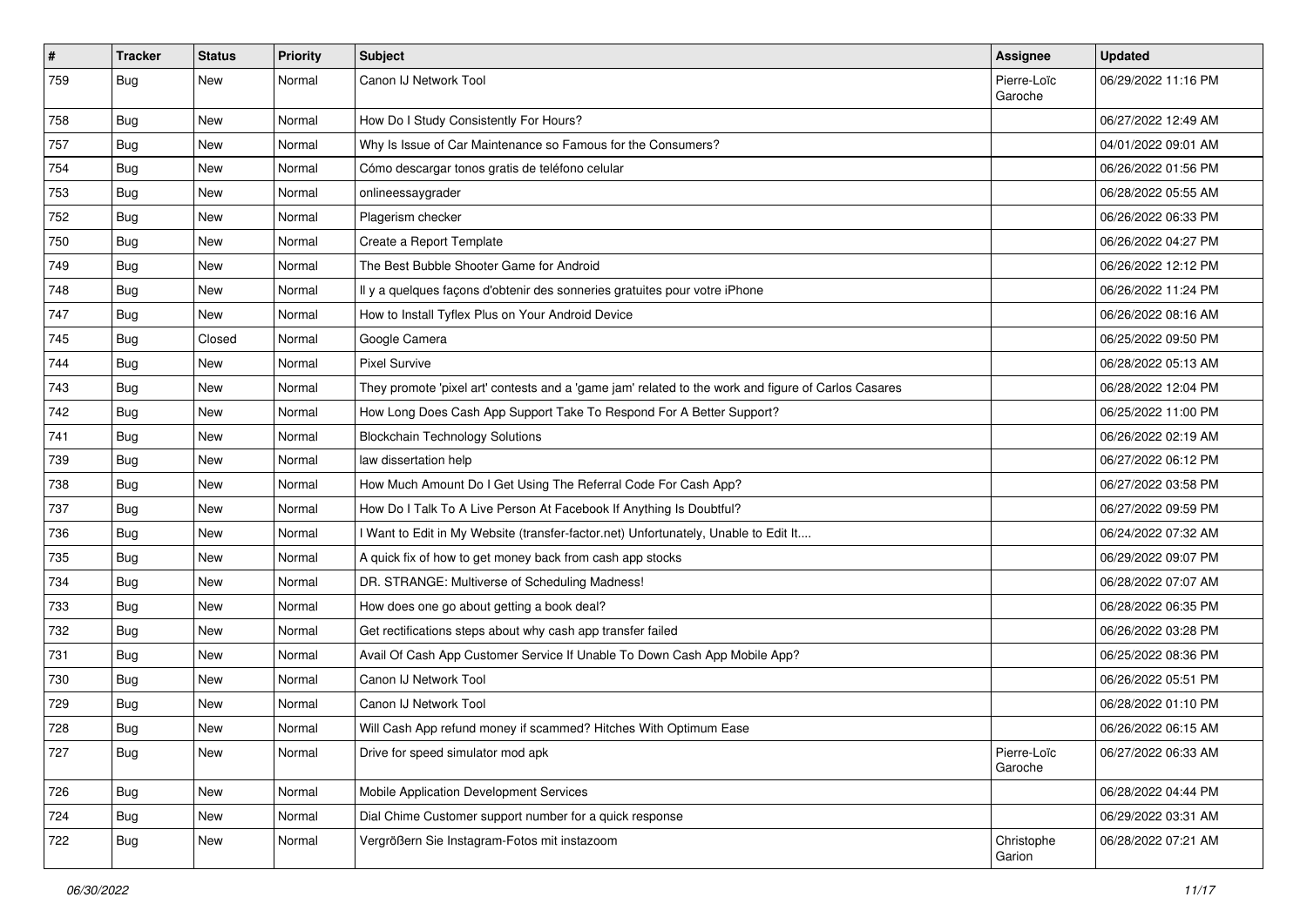| $\vert$ # | <b>Tracker</b> | <b>Status</b> | <b>Priority</b> | Subject                                                                      | <b>Assignee</b>        | <b>Updated</b>      |
|-----------|----------------|---------------|-----------------|------------------------------------------------------------------------------|------------------------|---------------------|
| 721       | <b>Bug</b>     | New           | Normal          | Cómo instalar un Mod Apk                                                     |                        | 06/30/2022 02:08 AM |
| 720       | <b>Bug</b>     | New           | Normal          | How does Cash App Phone Number provide a quick treatment?                    |                        | 06/27/2022 08:02 AM |
| 719       | Bug            | New           | Normal          | How Do I Send \$5000 Through Cash App Account With Ease?                     |                        | 06/29/2022 10:15 PM |
| 717       | <b>Bug</b>     | New           | Normal          | Disney Plus Apk - Watch Movies and TV Shows on Your Device                   |                        | 06/29/2022 03:10 PM |
| 716       | Bug            | New           | Normal          | La celebración de un BabyShower.                                             |                        | 06/27/2022 12:29 PM |
| 715       | <b>Bug</b>     | New           | Normal          | Puppy Playtime Descargar gratis                                              |                        | 06/28/2022 10:46 PM |
| 714       | <b>Bug</b>     | New           | Normal          | Cuevana 3 Premium - Enjoy Your Favorite Movies and TV Shows on Your Smart TV |                        | 06/27/2022 11:43 PM |
| 712       | <b>Bug</b>     | New           | Normal          | <b>Tips and Tricks</b>                                                       |                        | 06/29/2022 07:26 PM |
| 711       | Bug            | New           | Normal          | Human Fall Flat Apk Download                                                 |                        | 06/28/2022 08:27 PM |
| 710       | Bug            | New           | Normal          | Take Necessary Assistance If You Are Unable Activate Cash App Card           |                        | 06/25/2022 09:26 PM |
| 709       | <b>Bug</b>     | New           | Normal          | How To Load Cash App Card At Walmart Without Having To Face Any Hassle?      |                        | 06/29/2022 03:26 AM |
| 708       | Bug            | New           | Normal          | Efficient ways to proceed with the cash app dispute process?                 |                        | 06/29/2022 10:24 AM |
| 707       | Bug            | <b>New</b>    | Normal          | Why Accounting Assignments Are Beneficial For The Students?                  | Pierre-Loïc<br>Garoche | 06/30/2022 01:06 AM |
| 706       | Bug            | New           | Normal          | How Can You Cancel A Cash App Payment Without Any Prior Information?         |                        | 06/26/2022 09:13 AM |
| 705       | <b>Bug</b>     | New           | Normal          | wuxiaworld                                                                   |                        | 06/29/2022 11:42 PM |
| 704       | <b>Bug</b>     | <b>New</b>    | Normal          | Reach support team of Chime Customer Service for instant help                |                        | 06/29/2022 05:49 AM |
| 703       | Bug            | New           | Normal          | For real-time help, dial Facebook customer service number                    |                        | 06/29/2022 12:30 AM |
| 702       | <b>Bug</b>     | New           | Normal          | Avail Chime Customer Service to know How To Get Chime Bank Statement         |                        | 06/28/2022 04:58 AM |
| 701       | Bug            | New           | Normal          | Why Law Essay Helper UK is Necessary?                                        |                        | 06/29/2022 06:29 PM |
| 700       | Bug            | <b>New</b>    | Normal          | Cómo descargar Poppy Playtime                                                |                        | 04/01/2022 09:30 AM |
| 699       | <b>Bug</b>     | New           | Normal          | Would you be able to utilize Cash App Twitch?                                |                        | 06/29/2022 09:07 PM |
| 697       | Bug            | New           | Normal          | How to Descargar Pura TV For Android                                         |                        | 06/28/2022 04:43 PM |
| 696       | <b>Bug</b>     | New           | Normal          | How to Install the TuMangaOnline App                                         |                        | 06/30/2022 01:09 AM |
| 695       | <b>Bug</b>     | New           | Normal          | Refer Listas IPTV Apk                                                        |                        | 06/29/2022 06:50 AM |
| 694       | Bug            | New           | Normal          | How to Get Guidance On How To Cash App Withdrawal Limit?                     | Christophe<br>Garion   | 06/29/2022 03:09 PM |
| 692       | <b>Bug</b>     | New           | Normal          | Esports 888b                                                                 |                        | 06/12/2022 10:04 AM |
| 691       | Bug            | New           | Normal          | tea garden dublin                                                            |                        | 04/01/2022 09:31 AM |
| 690       | Bug            | New           | Normal          | campervan hire                                                               |                        | 06/28/2022 11:55 AM |
| 689       | Bug            | New           | Normal          | How to use twitch.tv/activate?                                               |                        | 06/28/2022 10:48 PM |
| 688       | <b>Bug</b>     | New           | Normal          | How to use twitch.tv/activate?                                               |                        | 06/24/2022 04:16 AM |
| 687       | Bug            | New           | Normal          | How to use twitch.tv/activate?                                               |                        | 06/29/2022 10:39 PM |
| 686       | Bug            | New           | Normal          | Welcome To The Most Demandable Mahipalpur Escorts Agency                     |                        | 06/27/2022 03:45 PM |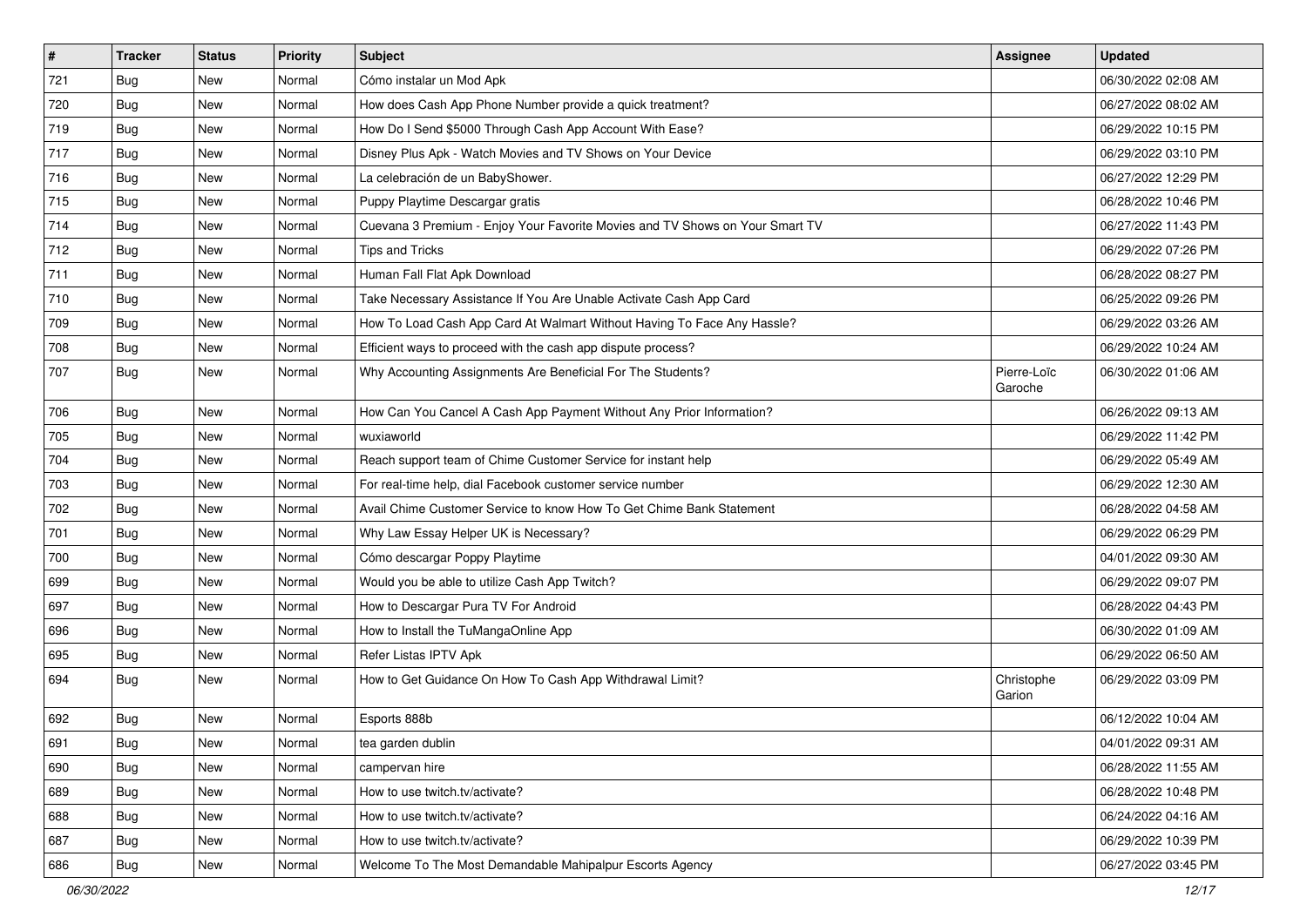| $\vert$ # | <b>Tracker</b> | <b>Status</b> | <b>Priority</b> | <b>Subject</b>                                                        | Assignee               | <b>Updated</b>      |
|-----------|----------------|---------------|-----------------|-----------------------------------------------------------------------|------------------------|---------------------|
| 684       | <b>Bug</b>     | New           | Normal          | Difference between paper map and online map                           |                        | 06/29/2022 09:46 AM |
| 682       | <b>Bug</b>     | New           | Normal          | Does Facebook customer service live chat allow to speak with someone? |                        | 06/29/2022 09:56 AM |
| 679       | <b>Bug</b>     | New           | Normal          | Word Finder helps you to play word games better                       |                        | 04/01/2022 09:34 AM |
| 678       | <b>Bug</b>     | New           | Normal          | How to be a winner in buidnow gg                                      |                        | 06/29/2022 06:31 PM |
| 677       | <b>Bug</b>     | <b>New</b>    | Normal          | Logo Design Services Near Me                                          |                        | 06/29/2022 11:58 AM |
| 676       | <b>Bug</b>     | New           | Normal          | Does Facebook customer service live chat allow to speak with someone? |                        | 04/01/2022 09:39 AM |
| 675       | <b>Bug</b>     | New           | Normal          | What Are Smart Tactics To Fix Cash App Transfer Failed Hurdles?       |                        | 06/27/2022 09:51 AM |
| 674       | Bug            | New           | Normal          | The best game in 2021                                                 | Pierre-Loïc<br>Garoche | 06/28/2022 03:17 PM |
| 673       | Bug            | <b>New</b>    | Normal          | Learn the basics of pixel art - Clear grid                            |                        | 06/29/2022 09:44 AM |
| 672       | Bug            | New           | Normal          | The easiest way to delete ringtones on iPhone                         |                        | 06/28/2022 08:44 PM |
| 671       | <b>Bug</b>     | New           | Normal          | Hot games                                                             | Pierre-Loïc<br>Garoche | 06/29/2022 12:40 AM |
| 670       | <b>Bug</b>     | New           | Normal          | JTWhatsApp Apk - The New and Improved WhatsApp                        |                        | 06/28/2022 12:32 PM |
| 668       | Bug            | New           | Normal          | Get to know Cash App Refund Process here                              |                        | 06/29/2022 07:21 AM |
| 667       | Bug            | New           | Normal          | What Is a Ringtone?                                                   |                        | 06/29/2022 12:34 AM |
| 666       | <b>Bug</b>     | New           | Normal          | 470+ pages à colorier de Noël                                         |                        | 06/28/2022 10:02 AM |
| 664       | Bug            | <b>New</b>    | Normal          | Tea TV Apk Download - The Best Way to Watch Movies Offline            |                        | 06/29/2022 11:00 PM |
| 663       | <b>Bug</b>     | New           | Normal          | Know how the Cash app twitches words in a detailed way.               | Pierre-Loïc<br>Garoche | 06/28/2022 07:08 PM |
| 662       | Bug            | <b>New</b>    | Normal          | Oreo TV Download - The Easiest Way to Watch Live TV                   |                        | 06/29/2022 08:19 PM |
| 661       | <b>Bug</b>     | New           | Normal          | Turbo VPN MOD APK Download                                            |                        | 06/29/2022 11:57 AM |
| 660       | <b>Bug</b>     | New           | Normal          | <b>Anchovies Nutrition Facts And Health Benefits</b>                  |                        | 04/01/2022 09:40 AM |
| 659       | <b>Bug</b>     | New           | Normal          | Olive Oil Properties And Health Benefits                              |                        | 06/29/2022 11:15 AM |
| 658       | <b>Bug</b>     | New           | Normal          | Watermelon Nutrition Facts And Health Benefits                        |                        | 06/29/2022 06:46 PM |
| 657       | Bug            | <b>New</b>    | Normal          | Coconut Nutrition Facts And Health Benefits                           |                        | 06/29/2022 05:05 PM |
| 656       | Bug            | New           | Normal          | Kiwi Nutrition Facts And Health Benefits                              |                        | 06/28/2022 08:54 PM |
| 655       | <b>Bug</b>     | New           | Normal          | <b>Eggplant Health Benefits</b>                                       |                        | 06/29/2022 08:18 AM |
| 653       | Bug            | New           | Normal          | Jujube (Jinjoles): Properties And Health Benefits                     |                        | 06/27/2022 08:47 AM |
| 652       | <b>Bug</b>     | New           | Normal          | Sesame Health Benefits                                                |                        | 06/29/2022 07:46 PM |
| 651       | <b>Bug</b>     | New           | Normal          | Salmon Health Benefits                                                |                        | 06/28/2022 05:49 PM |
| 650       | <b>Bug</b>     | New           | Normal          | <b>Cherries Health Benefits</b>                                       |                        | 06/29/2022 11:13 AM |
| 645       | Bug            | New           | Normal          | thong tin chinh xac nhat hom nay                                      |                        | 06/28/2022 02:48 PM |
| 644       | Bug            | New           | Normal          | <b>TeaTV App Review</b>                                               |                        | 06/27/2022 11:47 AM |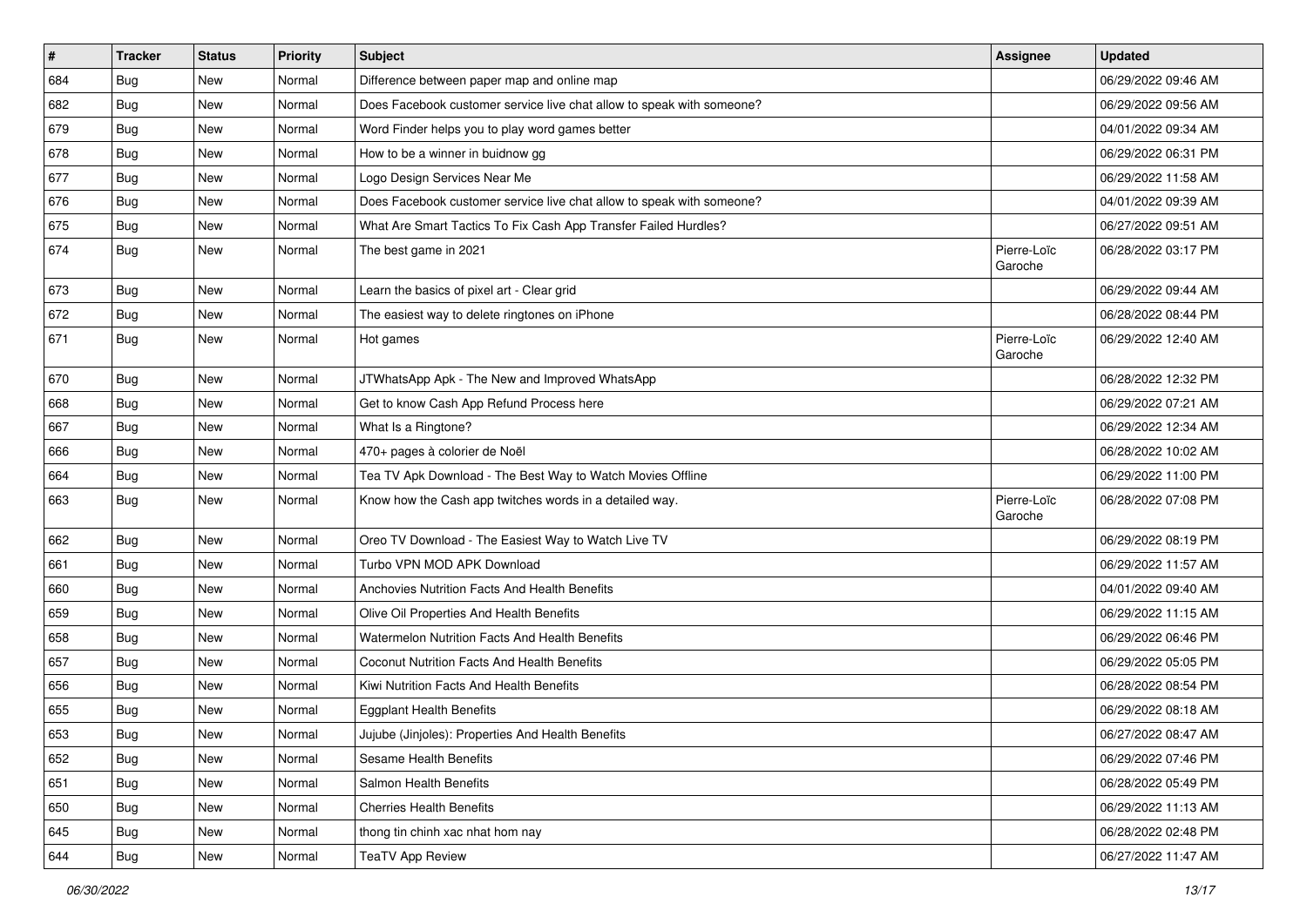| $\vert$ # | <b>Tracker</b> | <b>Status</b> | <b>Priority</b> | Subject                                                                          | <b>Assignee</b> | <b>Updated</b>      |
|-----------|----------------|---------------|-----------------|----------------------------------------------------------------------------------|-----------------|---------------------|
| 643       | <b>Bug</b>     | New           | Normal          | Oreo TV Apk Download                                                             |                 | 06/28/2022 04:57 PM |
| 642       | <b>Bug</b>     | New           | Normal          | thong tin thoi tiet ngay hom nay                                                 |                 | 06/29/2022 07:52 PM |
| 641       | <b>Bug</b>     | New           | Normal          | Get Best Economics Dissertation Writing Service                                  |                 | 06/25/2022 10:04 AM |
| 640       | Bug            | New           | Normal          | play game with me                                                                |                 | 06/28/2022 06:33 AM |
| 639       | Bug            | <b>New</b>    | Normal          | thong tin chinh xac                                                              |                 | 06/29/2022 02:44 AM |
| 638       | Bug            | New           | Normal          | Run 3 game                                                                       |                 | 06/26/2022 06:31 AM |
| 636       | <b>Bug</b>     | New           | Normal          | What is the most popular furniture color?                                        |                 | 06/25/2022 04:57 PM |
| 635       | <b>Bug</b>     | New           | Normal          | Buy Steroids Online with OurMedicnes.com   Best Quality Steroids                 |                 | 06/29/2022 12:17 AM |
| 634       | <b>Bug</b>     | New           | Normal          | Buy Vidalista Tablets (Tadalafil) at [\$25 OFF + Free Shipping] Vidalistatablets |                 | 06/29/2022 02:25 AM |
| 633       | Bug            | <b>New</b>    | Normal          | How i can i solve my issue                                                       |                 | 04/01/2022 09:38 AM |
| 632       | <b>Bug</b>     | New           | Normal          | CheapestMedsShop   100% Safe Medicines Online in UK & AUS.                       |                 | 06/28/2022 09:52 AM |
| 631       | Bug            | New           | Normal          | How Can I Load Cash App Card at Walmart straight away?                           |                 | 06/26/2022 04:07 PM |
| 630       | Bug            | New           | Normal          | How Can I Load Cash App Card at Walmart straight away?                           |                 | 06/26/2022 12:04 AM |
| 629       | <b>Bug</b>     | New           | Normal          | How Can I Load Cash App Card at Walmart straight away?                           |                 | 06/28/2022 06:07 AM |
| 628       | <b>Bug</b>     | New           | Normal          | CV reviewing services!                                                           |                 | 06/29/2022 05:09 PM |
| 627       | Bug            | New           | Normal          | <b>HELO</b>                                                                      |                 | 06/28/2022 11:28 AM |
| 625       | <b>Bug</b>     | New           | Normal          | The best free online driving directions tool                                     |                 | 04/01/2022 09:28 AM |
| 624       | Bug            | New           | Normal          | Use go with the Driving Directions for your go                                   |                 | 06/29/2022 05:22 PM |
| 623       | <b>Bug</b>     | New           | Normal          | Listen to online radio stations for mobile phones                                |                 | 06/29/2022 11:19 PM |
| 622       | <b>Bug</b>     | New           | Normal          | CheapestMedsShop   100% Safe Medicines Online in UK & AUS.                       |                 | 06/29/2022 10:10 PM |
| 621       | <b>Bug</b>     | New           | Normal          | Buy All Modafinil & Armodafinil Tablets @Buy Modafinil US                        |                 | 06/28/2022 06:49 AM |
| 620       | <b>Bug</b>     | New           | Normal          | Viagra Meds: Fastest & Quick Delivery On Your Doorstep - USA                     |                 | 06/28/2022 04:33 AM |
| 619       | Bug            | <b>New</b>    | Normal          | Online Trusted Medicine Store in US for Health - Genericmedsupply                |                 | 06/29/2022 12:26 AM |
| 618       | <b>Bug</b>     | New           | Normal          | Buy Steroids Online with OurMedicnes.com   Best Quality Steroids                 |                 | 06/29/2022 10:57 AM |
| 617       | <b>Bug</b>     | New           | Normal          | Buy Vidalista Tablets (Tadalafil) at [\$25 OFF + Free Shipping] Vidalistatablets |                 | 06/28/2022 03:33 AM |
| 616       | Bug            | New           | Normal          | Buy Anavar Tablets   Anavar For Sale in USA, UK & Australia                      |                 | 06/29/2022 07:00 PM |
| 615       | <b>Bug</b>     | New           | Normal          | CheapestMedsShop   100% Safe Medicines Online in USA UK & AUS.                   |                 | 06/29/2022 07:03 AM |
| 614       | <b>Bug</b>     | New           | Normal          | Como baixar o MOD APK no celular                                                 |                 | 06/29/2022 02:22 AM |
| 613       | <b>Bug</b>     | New           | Normal          | Buy Aspadol 100mg Tab Online in US, UK, AU   Erospharmacy                        |                 | 06/29/2022 07:00 AM |
| 612       | <b>Bug</b>     | New           | Normal          | Luxury Slingshot Rental                                                          |                 | 06/29/2022 12:15 PM |
| 607       | <b>Bug</b>     | New           | Normal          | Vex 5                                                                            |                 | 06/27/2022 11:24 PM |
| 604       | <b>Bug</b>     | New           | Normal          | Idle Game Online                                                                 |                 | 06/29/2022 09:21 PM |
| 603       | <b>Bug</b>     | New           | Normal          | Premiere gratuito da lista de IPTV                                               |                 | 06/29/2022 08:40 PM |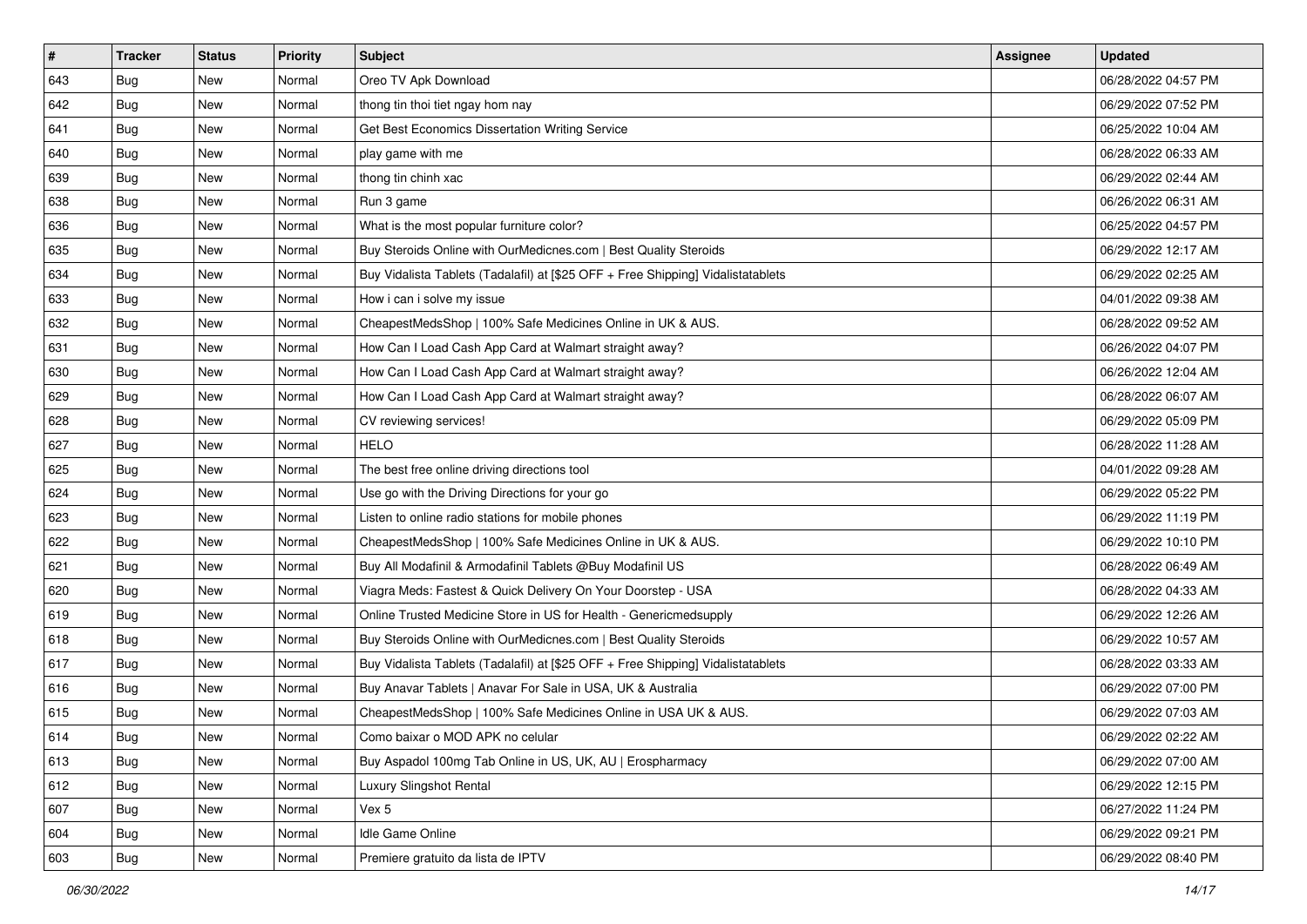| $\pmb{\sharp}$ | <b>Tracker</b> | <b>Status</b> | <b>Priority</b> | <b>Subject</b>                                                                                                                                                                                                                                                        | Assignee               | <b>Updated</b>      |
|----------------|----------------|---------------|-----------------|-----------------------------------------------------------------------------------------------------------------------------------------------------------------------------------------------------------------------------------------------------------------------|------------------------|---------------------|
| 602            | Bug            | New           | Normal          | Best Essay Writing Service UK                                                                                                                                                                                                                                         | Pierre-Loïc<br>Garoche | 06/29/2022 10:32 AM |
| 601            | <b>Bug</b>     | New           | Normal          | Best Essay Writing Service UK                                                                                                                                                                                                                                         | Pierre-Loïc<br>Garoche | 06/29/2022 01:57 PM |
| 600            | <b>Bug</b>     | <b>New</b>    | Normal          | Play Store Pro                                                                                                                                                                                                                                                        |                        | 06/27/2022 09:43 PM |
| 599            | <b>Bug</b>     | New           | Normal          | Do you know how to delete cash app account from your computer?                                                                                                                                                                                                        |                        | 06/29/2022 01:49 PM |
| 598            | Bug            | <b>New</b>    | Normal          | Universo s / f Download                                                                                                                                                                                                                                               |                        | 06/29/2022 09:45 AM |
| 597            | Bug            | New           | Normal          | Universo s / f Download                                                                                                                                                                                                                                               |                        | 06/29/2022 08:19 PM |
| 596            | Bug            | New           | Normal          | <b>Kids Games</b>                                                                                                                                                                                                                                                     |                        | 06/27/2022 04:08 AM |
| 595            | Bug            | New           | Normal          | RFM Online - une révolution dans la gestion de l'identité numérique                                                                                                                                                                                                   |                        | 06/27/2022 11:06 PM |
| 593            | Bug            | New           | Normal          | Eiffel Spark Ultimate C2 SN series is a fully synthetic range of advanced performance engine oils blended in high<br>performance fully synthetic (PAO - polyalphaolefin) basestocks fortified with advanced technology additive<br>system, specifically formulated to |                        | 06/29/2022 03:34 PM |
| 592            | <b>Bug</b>     | <b>New</b>    | Normal          | Deezer Premium APK - Baixe músicas de qualquer lugar do mundo de graca                                                                                                                                                                                                |                        | 06/29/2022 03:10 PM |
| 591            | Bug            | New           | Normal          | How To Find Facebook Modifications For Your Spotify Premium Apk?                                                                                                                                                                                                      |                        | 06/29/2022 12:40 AM |
| 590            | Bug            | New           | Normal          | Follow proper initiatives to check my cash app card balance:                                                                                                                                                                                                          |                        | 06/27/2022 09:57 AM |
| 589            | Bug            | New           | Normal          | How can I get the cash app phone number of customer support?                                                                                                                                                                                                          |                        | 06/30/2022 12:20 AM |
| 588            | Bug            | <b>New</b>    | Normal          | YouTube Vanced Apk Manager App - Como instalá-lo                                                                                                                                                                                                                      |                        | 06/28/2022 10:56 PM |
| 587            | <b>Bug</b>     | <b>New</b>    | Normal          | Why Picsart Pro Offers Great Features                                                                                                                                                                                                                                 |                        | 06/29/2022 10:06 AM |
| 586            | <b>Bug</b>     | <b>New</b>    | Normal          | Best Modifications For Your Mobile Phone                                                                                                                                                                                                                              |                        | 06/29/2022 11:54 AM |
| 585            | Bug            | New           | Normal          | What is cash app help number?                                                                                                                                                                                                                                         |                        | 06/26/2022 06:21 PM |
| 584            | <b>Bug</b>     | New           | Normal          | Want the cash app customer service number to check balance?                                                                                                                                                                                                           |                        | 06/29/2022 01:00 AM |
| 582            | <b>Bug</b>     | <b>New</b>    | Normal          | Cash App Won't Let Me Send Money If There Is A Low Balance Available                                                                                                                                                                                                  | Pierre-Loïc<br>Garoche | 06/29/2022 03:01 PM |
| 581            | Bug            | New           | Normal          | E-Learning Course Help                                                                                                                                                                                                                                                |                        | 06/29/2022 08:19 PM |
| 579            | <b>Bug</b>     | <b>New</b>    | Normal          | YOUR CV MAKES YOUR FIRST IMPRESSION                                                                                                                                                                                                                                   | Christophe<br>Garion   | 06/27/2022 12:22 PM |
| 577            | Bug            | <b>New</b>    | Normal          | Follow these easy steps to make Admiral Casino Login                                                                                                                                                                                                                  |                        | 06/28/2022 03:52 AM |
| 576            | <b>Bug</b>     | New           | Normal          | So laden Sie ein Instagram-Bild herunter                                                                                                                                                                                                                              |                        | 06/29/2022 09:47 AM |
| 574            | Bug            | New           | Normal          | How to fix the Epson printer offline issue due to a wired connection?                                                                                                                                                                                                 |                        | 06/29/2022 10:23 AM |
| 573            | Bug            | New           | Normal          | Experimente lo mejor en la aplicación Apk de juegos gratis                                                                                                                                                                                                            |                        | 06/29/2022 05:48 PM |
| 571            | Bug            | New           | Normal          | How may the Cash app dispute your trade?                                                                                                                                                                                                                              | Pierre-Loïc<br>Garoche | 06/29/2022 09:47 AM |
| 570            | Bug            | New           | Normal          | What is Sutton bank cash app customer service phone number?                                                                                                                                                                                                           | Pierre-Loïc<br>Garoche | 06/28/2022 03:09 PM |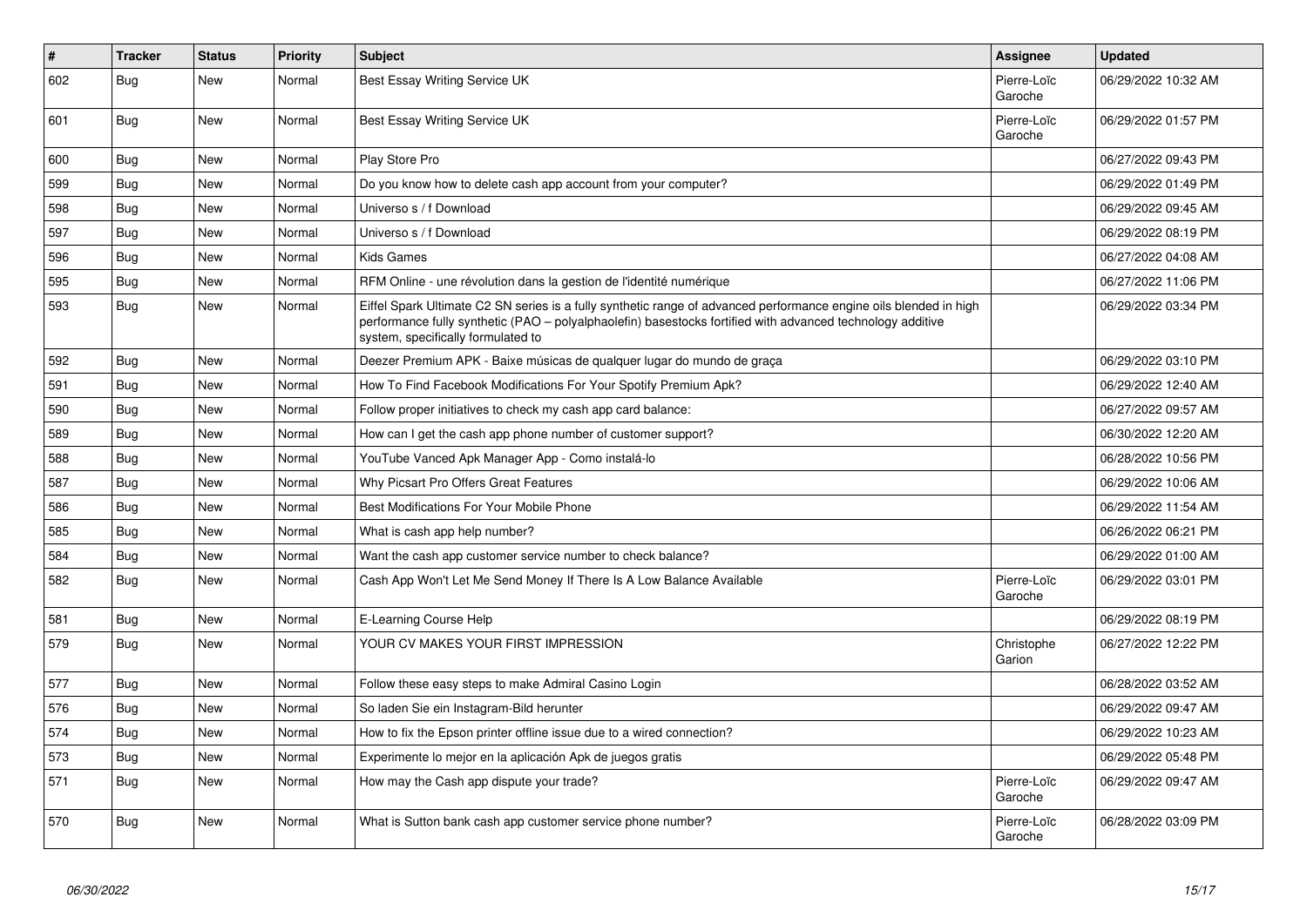| $\vert$ # | <b>Tracker</b> | <b>Status</b> | <b>Priority</b> | Subject                                                                                                                                                                                                                                           | <b>Assignee</b>        | <b>Updated</b>      |
|-----------|----------------|---------------|-----------------|---------------------------------------------------------------------------------------------------------------------------------------------------------------------------------------------------------------------------------------------------|------------------------|---------------------|
| 569       | <b>Bug</b>     | New           | Normal          | What is the incoming and outgoing mail server for Outlook IMAP settings?                                                                                                                                                                          | Pierre-Loïc<br>Garoche | 06/28/2022 07:38 PM |
| 568       | Bug            | New           | Normal          | Instale a versão mais recente do YouTube Premium                                                                                                                                                                                                  |                        | 06/27/2022 08:56 PM |
| 567       | Bug            | New           | Normal          | Singapore assignment help                                                                                                                                                                                                                         |                        | 06/29/2022 09:03 PM |
| 566       | Bug            | <b>New</b>    | Normal          | Kinemaster Pro Download - los App Review                                                                                                                                                                                                          |                        | 04/01/2022 09:27 AM |
| 565       | <b>Bug</b>     | New           | Normal          | How To Install RepelisPlus On Your Android Phone?                                                                                                                                                                                                 |                        | 06/28/2022 09:46 AM |
| 564       | Bug            | New           | Normal          | How To Install RepelisPlus On Your Android Phone?                                                                                                                                                                                                 |                        | 06/29/2022 05:11 AM |
| 563       | Bug            | <b>New</b>    | Normal          | Understanding the Difference Between Free and Paid Mod Apks                                                                                                                                                                                       |                        | 06/29/2022 10:32 AM |
| 562       | Bug            | New           | Normal          | Learn Basic Mahjong Rules                                                                                                                                                                                                                         |                        | 06/23/2022 12:48 AM |
| 561       | Bug            | New           | Normal          | Enjoy the Full YouTube Premium Experience With YouTube Premium Membership                                                                                                                                                                         |                        | 06/29/2022 02:18 PM |
| 560       | Bug            | New           | Normal          | Whatsapp Aero - Make Your Phone Auto Connect                                                                                                                                                                                                      |                        | 04/01/2022 09:28 AM |
| 556       | Bug            | New           | Normal          | Play Game Mod Apk With Your Friends                                                                                                                                                                                                               |                        | 06/29/2022 01:00 AM |
| 555       | Bug            | <b>New</b>    | Normal          | web design development in hyderabad                                                                                                                                                                                                               |                        | 06/29/2022 09:50 PM |
| 554       | Bug            | New           | Normal          | XvideoStudio Video Editor APK Free Download on TechToDown                                                                                                                                                                                         |                        | 06/29/2022 11:31 AM |
| 553       | Bug            | New           | Normal          | Cinema HD APK - Free Movie Enjoyment App on Android                                                                                                                                                                                               |                        | 06/29/2022 11:35 PM |
| 551       | Bug            | New           | Normal          | Why Do Students Need Online Best Dissertation Writing Services?                                                                                                                                                                                   |                        | 06/29/2022 06:30 PM |
| 550       | Bug            | New           | Normal          | Nederland FM - beste manieren om naar internationale radio op internet te luisteren                                                                                                                                                               |                        | 06/29/2022 12:06 AM |
| 549       | Bug            | <b>New</b>    | Normal          | Radio Luisteren                                                                                                                                                                                                                                   |                        | 06/29/2022 10:01 PM |
| 548       | Bug            | New           | Normal          | Web N Logo Design                                                                                                                                                                                                                                 |                        | 06/28/2022 08:24 AM |
| 547       | Bug            | New           | Normal          | Get rid of the issue of cash app down by calling experts.                                                                                                                                                                                         |                        | 06/26/2022 10:38 AM |
| 544       | Bug            | <b>New</b>    | Normal          | Hey! I had a very cool idea to order our general picture on canvas for my family as a gift. But couldn't find a good<br>one. Once my friend advised me this article in which I found what I was looking for and gave a cool gift to my<br>family. |                        | 06/27/2022 04:10 AM |
| 542       | Bug            | New           | Normal          | Web N Logo Design                                                                                                                                                                                                                                 |                        | 06/29/2022 11:42 AM |
| 541       | Bug            | <b>New</b>    | Normal          | How to fix the cash app payment failed errors?                                                                                                                                                                                                    |                        | 06/28/2022 10:56 PM |
| 540       | Bug            | <b>New</b>    | Normal          | Why Haven't I Received My Cash App Card? Can I get t the reasons behind it                                                                                                                                                                        |                        | 06/29/2022 09:42 AM |
| 539       | Bug            | New           | Normal          | Do you want to know how to activate cash card through phone number?                                                                                                                                                                               |                        | 04/01/2022 09:25 AM |
| 538       | <b>Bug</b>     | New           | Normal          | Will cash app refund money if scammed quickly?                                                                                                                                                                                                    |                        | 06/27/2022 10:25 AM |
| 537       | Bug            | New           | Normal          | Get tech assistance with customer support on ATT Yahoo email login issue.                                                                                                                                                                         |                        | 06/29/2022 11:06 PM |
| 536       | <b>Bug</b>     | New           | Normal          | How to check the balance on the cash app card                                                                                                                                                                                                     | Hamza<br>Bourbouh      | 06/29/2022 01:17 PM |
| 535       | <b>Bug</b>     | New           | Normal          | Getting Tangled Problems When You Try To Apply For Cash App Delete Account                                                                                                                                                                        | Christophe<br>Garion   | 06/26/2022 04:51 PM |
| 534       | Bug            | New           | Normal          | Know how to initiate cash app refund by contacting the technical team                                                                                                                                                                             | Pierre-Loïc<br>Garoche | 06/29/2022 03:23 PM |